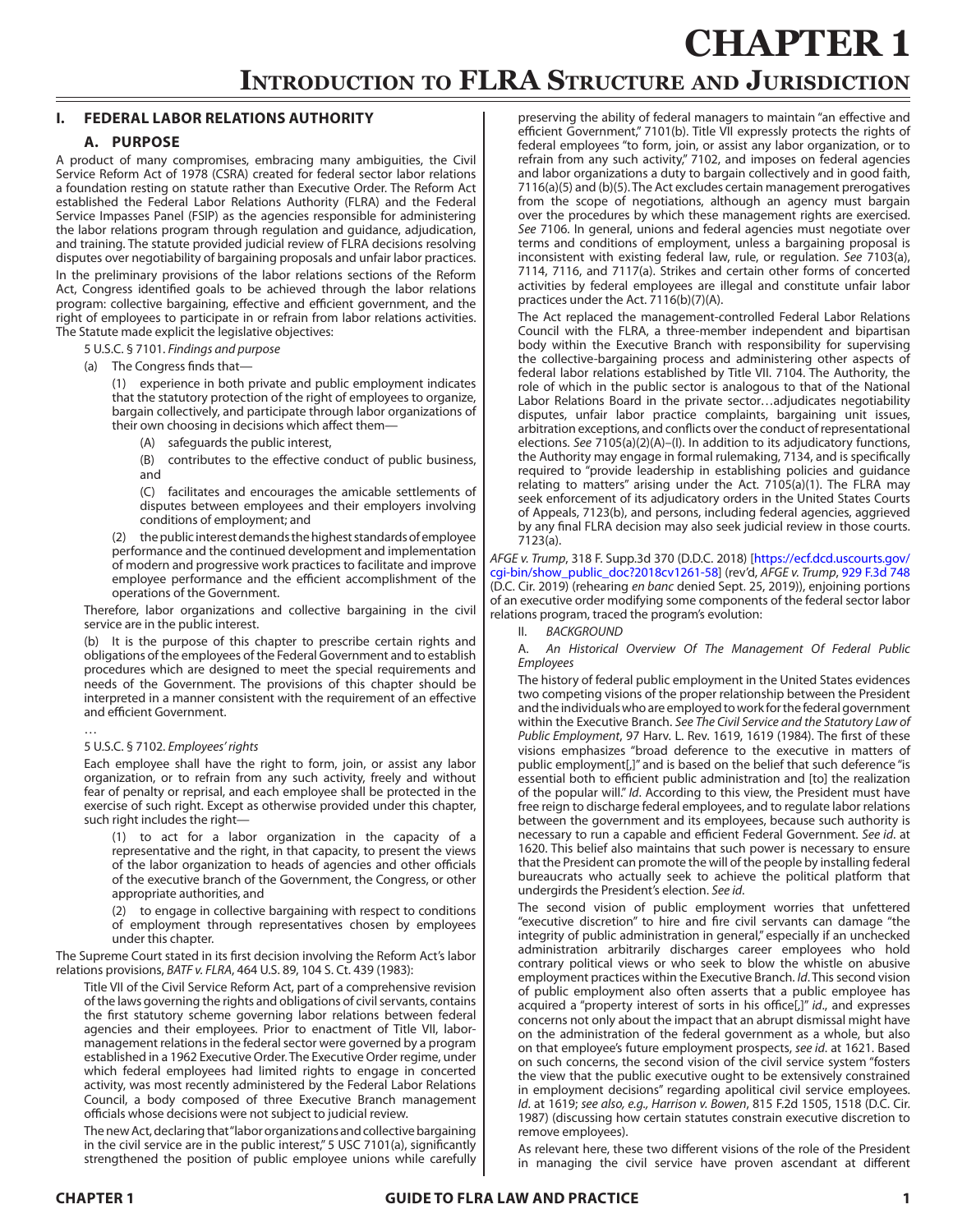moments in American history, including during periods that preceded the statute at issue in this case. Indeed, because "[i]nitially, presidents had broad powers to fill the civil service with their [own] appointees[,]" Jacob Marisam, *The President's Agency Selection Powers*, 65 Admin. L. Rev. 821, 863 (2013), throughout the nineteenth century, newly inaugurated presidents would regularly purge the ranks of the civil service, *see id*.; *see also U.S. Civil Serv. Comm'r v. Nat'l Ass'n of Letter Carriers*, 413 U.S. 548, 557–58 (1973) (describing these practices). The exercise of presidential power to manage the federal workforce in this way waned significantly in the mid-twentieth century, as both President John F. Kennedy and President Richard M. Nixon expressly curtailed the purging practice by issuing executive orders that afforded significant procedural protections to civil servants. *See, e.g*., Exec. Order No. 11,491, 34 Fed. Reg. 17605 (October 29, 1969); Exec. Order No. 10,988, 27 Fed. Reg. 551 (January 17, 1962). The Kennedy and Nixon orders also authorized the creation of labor unions representing federal government employees, and expressly granted federal employees "limited collective bargaining rights[,]" thus "provid[ing] the initial authorization for federal experimentation with unionization." *See* Scott L. Novak, *Collective Bargaining*, 63 Geo. Wash. L. Rev. 693, 695–96 (1995); *see also Bureau of Alcohol, Tobacco & Firearms v. Fed. Labor Relations Auth*., 464 U.S. 89, 91–92 (1983) ("*BATF*").

With the 1970s, the view that slothful federal employees enjoyed too much protection against discharge became increasingly popular, amidst mounting concern over government integrity in the wake of the Watergate scandal. It was against this backdrop that Congress enacted the Civil Service Reform Act of 1978 ("the CSRA"), Pub L. No. 95-454, 92 Stat. 1111 (1978), which was codified (as amended) in scattered sections of Title 5 of the United States Code. This legislation was expressly billed as an effort to codify the previous assortment of executive orders and rules that regulated the relationships between the federal government and its civil service employees. *See The Civil Service and the Statutory Law of Public Employment*, 97 Harv. L. Rev. at 1631–33. And the CSRA "comprehensively overhauled the civil service system," *Lindahl v. Office of Pers. Mgmt*., 470 U.S. 768, 773 (1985), by replacing the "outdated patchwork of statutes and rules built up" during the previous hundred years through executive orders and federal statutes, *United States v. Fausto*, 484 U.S. 439, 444 (1988) (quoting S. Rep. No. 95-969, p.3 (1978)), with "an elaborate new framework for evaluating adverse personnel actions against federal employees[,]" *id*. at 443 (internal quotation marks, citation, and alternation omitted).

Significantly for present purposes, Congress crafted the CSRA with the express goal of "balanc[ing] the legitimate interests of the various categories of federal employees with the needs of sound and efficient administration." *Id*. at 445. To that end, "[t]he CSRA protects covered federal employees against a broad range of personnel practices, and it supplies a variety of causes of action and remedies to employees when their rights under the statute are violated." *Grosdidier v. Chairman, Broad. Bd. of Governors*, 560 F.3d 495, 497 (D.C. Cir. 2009). At the same time, the CSRA also streamlined the lengthy and laborious appeals processes that pre-dated the CSRA, making it easier for employers to take successful disciplinary or performance-based actions against federal employees. *See Fausto*, 484 U.S. at 445.

The aforementioned FSLMRS, which addresses collective bargaining and labor unions exclusively, is Title VII of the CSRA, and is "the first statutory scheme governing labor relations between federal agencies and their employees." *BATF*, 464 U.S. at 91.

#### B. *The Statutory Provisions That Are Relevant To The Instant Dispute*

The arguments presented in the parties' cross-motions for summary judgment in this case chiefly revolve around several provisions of the FSLMRS, *see* 5 U.S.C. §§ 7101–06, 7111–23, 7131–35, as well as a few miscellaneous provisions that appear either in the CSRA or elsewhere in the United States Code, *see, e.g., id*. §§ 4302, 7301.

#### 1. *The Purpose, Structure, And Provisions Of The FSLMRS*

The very first section of the FSLMRS lays out the purposes of the statute and the legislative findings that underlie it. Congress makes crystal clear that, in its considered judgment, labor unions and collective bargaining "safeguard[ ] the public interest"; "contribute[ ] to the effective conduct of public business"; and "facilitate and encourage the amicable settlement[ ] of disputes between employees and their employers involving conditions of employment[.]" 5 U.S.C. § 7101(a)(1). This statutory text also emphasizes the importance of adhering to "the highest standards of employee performance and the continued development and implementation of modern and progressive work practices to facilitate and improve employee performance and the efficient accomplishment of the operations of the Government." *Id*. § 7101(a)(2). Broadly speaking, the FSLMRS sets out to accomplish these goals by, among other things: affirming the rights of federal employees to unionize and to engage in collective bargaining, *see id.* §§ 7102, 7103(a)(12); determining what matters must, can, or cannot be bargained over, *see id*. §§ 7102, 7106, 7117, 7121, 7131; and developing a dispute-resolution mechanism for the various foreseeable issues that might arise during the collective bargaining process or as part of a final collective bargaining agreement, *see id*. §§ 7104–05, 7116, 7118–19, 7121–22, 7132.

First and foremost, the FSLMRS firmly establishes the rights of federal employees to join labor unions for the purpose of petitioning government officials about labor matters, *see id*. §§ 7102, 7102(1), and describes labor unions as entities that represent federal employees by "engag[ing] in collective bargaining with respect to conditions of employment through representatives chosen by employees under this chapter[,]" *id*. § 7102(2). The terms "collective bargaining" and "conditions of employment" are terms of art within the FSLMRS, which means they have particular meanings that bear on this case. "Collective bargaining" is defined as "the performance of the mutual obligation of…an agency and the [union]…to meet at reasonable times and to consult and bargain in a good-faith effort to reach agreement with respect to the conditions of employment affecting such employees." *Id*. § 7103(a)(12). The "conditions of employment" that are subject to negotiation under the statute include "personnel policies, practices, and matters, whether established by rule, regulation, or otherwise, affecting working conditions[.]" *Id*. § 7103(a) (14). Furthermore, when bargaining over such matters, both agencies and union representatives must abide by their obligation to "meet and negotiate in good faith[,]" *id*. § 7114(a)(4), and this means that the parties to the negotiation must generally "enter into discussions with an open mind and a sincere intention to reach an agreement[,]" *United Steelworkers of Am., AFL-CIO-CLC, Local Union 14534 v. Nat'l Labor Relations Bd*., 983 F.2d 240, 245 (D.C. Cir. 1993) (quoting *Sign and Pictorial Union Local 1175 v. Nat'l Labor Relations Bd*., 419 F.2d 726, 731 (D.C. Cir. 1969)).

After establishing that the right to good-faith collective bargaining exists, the statute lays out what matters are subject to negotiation and the extent to which those matters must be discussed. In this regard, the FSLMRS establishes a three-tier system based upon the negotiability of matters in collective bargaining discussions. First, the FSLMRS establishes a default presumption that it is "mandatory" for agencies and unions to bargain over the "condition[s] of employment" in the workplace. *U.S. Dep't of the Navy, Naval Aviation Depot, Cherry Point, N.C. v. Fed. Labor Relations Auth*., 952 F.2d 1434, 1439 (D.C. Cir. 1992); *accord* 5 U.S.C. §§ 7102(2), 7103(a)(12), (14). Moreover, while the phrase "conditions of employment" is broad, the FSLMRS further explicitly emphasizes at least two mandatory bargaining matters: the scope of grievance procedures for disputes between employees and management, *see* 5 U.S.C. § 7121(a), and the availability of "official time[,]" *id*. § 7131(d)—i.e., the availability of paid time to union members to work on union-related matters, *see BATF*, 464 U.S. at 91. Second, the FSLMRS explicitly designates a narrow category of matters (listed in section 7106(b)(1)) as 'permissive' matters for bargaining, in the sense that the parties may bargain over the matters contained within this section "at the election of the agency[.]" 5 U.S.C. § 7106(b)(1); *see id*. (allowing, "at the election of the agency," negotiation as to the "numbers, types, and grades of employees or positions assigned to" any project, or "the technology, methods, and means or performing work"); *see also Nat'l Treasury Emps. Union v. Fed. Labor Relations Auth*., 414 F.3d 50, 53 (D.C. Cir. 2005) (acknowledging that these matters constitute "permissive" subjects of bargaining).

Third and finally, the FSLMRS *prohibits* negotiation over matters relating to management rights or those matters subject to Government-wide rules or regulations. Accordingly, none of the bargaining rights the FSLMRS confers may interfere with the rights of federal agencies "to determine the mission, budget, organization, number of employees, and internal security practices of the agency" or "to hire, assign, direct, layoff, and retain employees…or to suspend, remove, reduce in grade or pay, or take other disciplinary action against such employees" as allowed by law. 5 U.S.C. § 7106(a). The statute also frees federal agencies of any obligation to negotiate over those "matters which are the subject of any… Government-wide rule or regulation[.]" *Id*. § 7117(a)(1). This means that the right to collective bargaining does not extend to rules or regulations that are "generally applicable throughout the Federal Government[,]" even if the rule does not "apply[ ] to…a fixed minimum percentage of the federal civilian workforce." *Overseas Educ. Ass'n, Inc. v. Fed. Labor Relations Auth*., 827 F.2d 814, 816–17 (D.C Cir. 1987) (internal quotation marks and citation omitted); *see also Am. Fed'n of Gov't Emps., Local 2782 v. Fed. Labor Relations Auth*., 803 F.2d 737, 741 (D.C. Cir. 1986).

As mentioned, the FSLMRS also recognizes that a number of disputes may arise in the context of collective bargaining negotiations or during the execution of a collective bargaining agreement. Thus, the statute prohibits labor unions or federal agencies from engaging in "unfair labor practices[,]" such as interfering with the ability of employees or agencies to pursue their rights under the FSLMRS, or refusing to negotiate in good faith. 5 U.S.C. § 7116(a)(1), (a)(5), 7116(b)(1), (b)(5). It also provides mechanisms for agencies and labor unions to resolve any impasse during negotiations, *id*. § 7119, and to determine whether a union's proposal is actually negotiable under the FSLMRS, *id*. § 7117(c).

2. *The Federal Labor Relations Authority*

The various relevant provisions of the FSLMRS discussed above cover a lot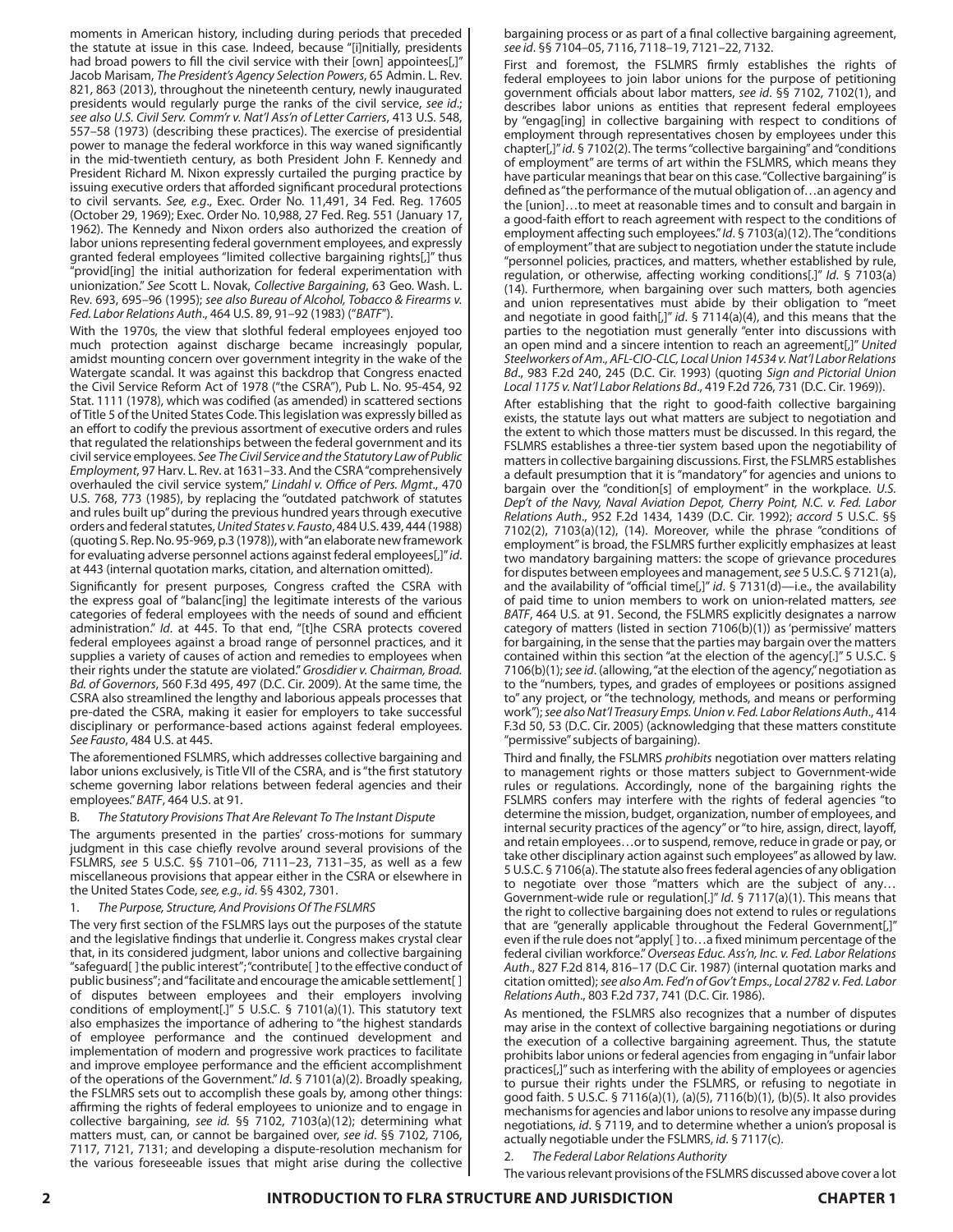of substantive ground regarding the scope of federal labor-management relations. But there's more: to ensure that these statutory prescriptions are administered effectively, Congress also created a permanent agency that it named the Federal Labor Relations Authority ("FLRA"). *See id*. § 7104(a). The FLRA has three members who are appointed by the President with the advice and consent of the Senate. *See id*. § 7104(a), (b). No more than two of its three members may come from the same political party, *see id*. § 7104(a), and the members may "be removed by the President only upon notice and hearing and only for" cause, *id*. § 7104(b). Thus, the FLRA is a bipartisan, independent agency. *See Secs. Exch. Comm'n v. Fed. Labor Relations Auth*., 568 F.3d 990, 997 (D.C. Cir. 2009) (Kavanaugh, J., concurring).

Per the FSLMRS, the FLRA must "provide leadership in establishing policies and guidance relating to matters under" the statute, 5 U.S.C. § 7105(a)(1), and the agency is specifically tasked with promulgating regulations pertaining to the FSLMRS, *see id*. § 7134. The FLRA must also carry out a number of other prescribed duties, such as "resolv[ing] issues relating to the duty to bargain in good faith under section 7117(c)[,]" *id*. § 7105(2)(E); "conduct[ing] hearings and resolv[ing] complaints of unfair labor practices[,]" *id*. § 7105(a)(2)(G); and providing, by and large, the final word relating to employee grievances under any grievance procedures established by a collective bargaining agreement, *see id*. § 7122.

When the FLRA is called upon to hear a dispute, it may hold hearings and take testimony, require an agency or labor union "to cease and desist from violations" of the FSLMRS, or otherwise "take any remedial action it considers appropriate to carry out the policies of this chapter." *Id*. § 7105(g). However, the FLRA is not the ultimate authority on such matters; under the statute, "[a]ny person aggrieved by any final order of the [FLRA]" may, with two minor exceptions, "institute an action for judicial review of the [FLRA's] order in" the federal court of appeals where that person resides, or in the D.C. Circuit. *Id*. § 7123(a). The statute further provides that when such an appeal is filed, the court of appeals "shall have jurisdiction of the proceeding and of the question determined therein[,]" and may affirm, modify, or set aside the FLRA's order. *Id*. § 7123(c). Given the FLRA's expertise and the extensive role that Congress envisioned for this agency in administering the FSLMRS, the agency is entitled to *Chevron* deference when interpreting the ambiguous provisions within that statute. *See Fort Stewart Schs. v. Fed. Labor Relations Auth*., 495 U.S. 641, 645 (1990).

#### 2. *Relevant Miscellaneous Provisions Of The United States Code*

Other statutory provisions that are either contained within the CSRA (but outside of the FSLMRS), or appear elsewhere in the United States Code, are relevant to this case. For example, in the CSRA, Congress created an agency known as the Merit Systems Protection Board ("MSPB") that adjudicates employee objections to certain adverse personnel actions. *See* 5 U.S.C. § 7701; 5 C.F.R. § 1201.3 (listing the various types of actions that the MSPB may hear). Among other things, the MSPB is specifically empowered to hear cases regarding the removal or reduction in grade of an employee "for unacceptable performance[,]" 5 U.S.C. § 4303, and cases involving an "adverse action taken against employees…based on misconduct[,]" *Fausto*, 484 U.S. at 446; *see also* 5 U.S.C. § 7513. The MSPB's decisions are typically reviewable in the Federal Circuit. 5 U.S.C. § 7703.

In the category of other sections of the United States Code that specifically address the President's ability to regulate the civil service, section 3301 of Title 5 authorizes the President to "prescribe such regulations for the admission of individuals into the civil service in the [E]xecutive [B]ranch as will best promote the efficiency of that service[,]" *id*. § 3301(1), and the President is also expressly authorized to "ascertain the fitness of applicants as to age, health, character, knowledge, and ability for the employment sought[,]" *id*. § 3301(2). Similarly, section 7301 of Title 5 states that "[t]he President may prescribe regulations for the conduct of employees in the [E]xecutive [B]ranch." *Id*. § 7301. The public law version of the CSRA also states: "no provision of [the CSRA] shall be construed to limit, curtail, abolish or terminate any function of, or authority available to, the President which the President had immediately before the effective date of this Act." Civil Service Reform Act of 1978, Pub. L. 95-454, § 904(1), 92 Stat. 1111, 1224 (internal quotation marks omitted).

*DOD, AAFES v. FLRA*, 659 F.2d 1140 (D.C. Cir. 1981), elaborated on the purposes served by Title VII of the Reform Act:

It was intended to serve a variety of purposes. Congress sought at least in part to strengthen the authority of federal management to hire and to discipline employees.… But the Reform Act was also aimed to strengthen the position of employee unions in the federal service. The statutory statement of congressional purpose asserts that "protection of the right of employees to organize [and] bargain collectively" "safeguards the public interest," "contributes to the effective conduct of public business," and "facilitates and encourages the amicable settlements of disputes…." Consistent with this view, the Reform Act replaced the Federal Labor Relations Council, which had been criticized as "defective" because its members "come exclusively from the ranks of management," with an independent and bipartisan FLRA. There was no suggestion that employee unions might not seek procedural protections against arbitrary or mistaken employee discharges. On the contrary, Representative Udall stressed that he intended his amendment "to meet some of the legitimate concerns of the Federal employee unions as an integral part of what is basically a bill to give management the power to manage and the flexibility that it needs." Other members articulated nearly identical sentiments during the floor debate. Endorsing the Udall amendment, Representative Ford agreed that "while considering the increased powers for management, we always had in mind that we would put together a totality here…that we hoped would represent a fair package of balanced authority for management, balanced with a fair protection for at least the existing rights the employees have."

Discussion of the legislative history of Title VII of the Reform Act may also be found in *AFGE v. FLRA*, 944 F.2d 922, 925–26 (D.C. Cir. 1991); *see IAM Lodge 2135 and Dept. of Treasury, Bureau of Engraving & Printing*, 50 FLRA 677, 683– 84 n.9 (1995) (considering the Udall substitute that became the final House bill leading to Title VII of the 1978 Reform Act). FLRA provides organizational and historical information in its "Introduction to FLRA" [http://www.flra.gov/](https://www.flra.gov/about/introduction-flra) [introduction-flra,](https://www.flra.gov/about/introduction-flra) statement of mission [http://www.flra.gov/content/mission](https://www.flra.gov/about/mission), and "A Short History of the Statute" [http://www.flra.gov/statute\\_history](http://www.flra.gov/statute_history).

Throughout this *Guide*, our discussion pertains to almost every agency or activity of the executive branch. The foreign service has its own labor relations program. The Postal Service labor relations program is governed by the National Labor Relations Act and the National Labor Relations Board (NLRB). *See McCandless v. MSPB*, 996 F.2d 1193, 1198 (Fed. Cir. 1993). The labor relations system for legislative employees is briefly described in *Morris v. Office of Compliance*, 608 F.3d 1344, 1346 (Fed. Cir. 2010), *U.S. Capitol Police v. Office of Compliance*, 908 F.3 776 (Fed. Cir. 2018), *U.S. Capitol Police v. Office of Compliance*, 908 F.3 749 (Fed. Cir. 2018), and *U.S. Capitol Police v. Office of Compliance*, 913 F.3d 1361 (Fed. Cir. 2019). [Other agencies statutorily defined out of the FLRA's jurisdiction are listed at 5 USC 7103(a)(3) and in Executive Order 12171 and other Executive Orders discussed in Chapter 2, "Security Exclusions."]

# **B. FUNCTIONS**

Specific powers and duties of FLRA are outlined at 5 USC 7105. Principally, FLRA is to "provide leadership in establishing policies and guidance relating to matters under this chapter, and, except, as otherwise provided, shall be responsible for carrying out the purpose of this chapter." 5 USC 7105(a)(1). Specific duties are assigned to the Authority at 5 USC 7105(a)(2):

The Authority shall, to the extent provided in this chapter and in accordance with regulations prescribed by the Authority—

determine the appropriateness of units for labor organization representation under section 7112 of this title;

supervise or conduct elections to determine whether a labor organization has been selected as an exclusive representative by a majority of the employees in an appropriate unit and otherwise administer the provisions of section 7111 of this title relating to the according of exclusive recognition to labor organizations;

C. prescribe criteria and resolve issues relating to the granting of national consultation rights under section 7113 of this title;

D. prescribe criteria and resolve issues relating to determining compelling need for agency rules or regulations under section 7117(b) of this title;

E. resolve issues relating to the duty to bargain in good faith under section 7117(c) of this title;

prescribe criteria relating to the granting of consultation rights with respect to conditions of employment under section 7117(d) of this title;

G. conduct hearings and resolve complaints of unfair labor practices under section 7118 of this title;

H. resolve exceptions to arbitrator's awards under section 7122 of this title; and

take such other actions as are necessary and appropriate to effectively administer the provisions of this chapter.

Title VII of the CSRA created the FLRA to carry out the purposes of labor relations provisions of the Reform Act, Title VII of the statute. *United States v. PATCO*, 653 F.2d 1134, 1137 (7th Cir. 1981). The FLRA was first enabled under Reorganization Plan 2 of 1978, and it was continued under the labor relations section of the CSRA, Title VII, and it administers that section. The CSRA vests in FLRA both rulemaking and adjudicatory responsibilities. Final orders of FLRA—other than those involving representation proceedings and those reviewing exceptions to routine arbitration awards—are subject to review in the federal courts of appeal. FLRA may petition any appropriate circuit court of appeals for enforcement of its orders. *DOD, AAFES v. FLRA*, 659 F.2d 1140, 1144 (D.C. Cir. 1981); *NTEU v. FLRA*, 691 F.2d 553, 555 (D.C. Cir. 1982) (brief summary of FLRA functions). FLRA also reviews and enforces decisions of the Assistant Secretary of Labor for Employment Standards relating to financial reporting requirements imposed on federal sector unions by Labor Department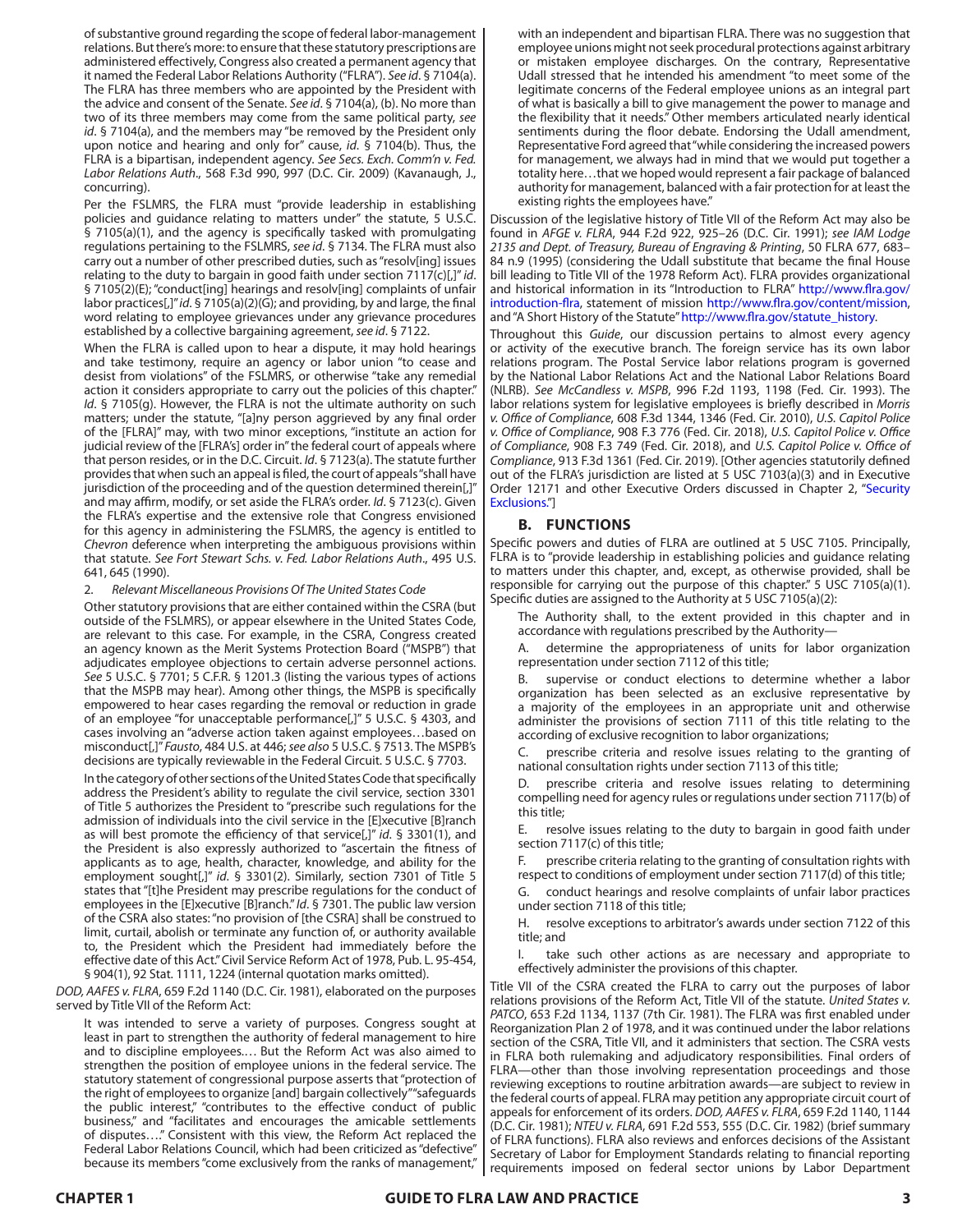regulations. *See Dept. of Labor, Ass't Sec'y for Employment Standards and AFGE Local 2562*, 60 FLRA 223 (2004). [Refer to Chapter 10 for judicial review.]

Title VII of the Reform Act has not been subjected to a broad constitutional challenge. As to constitutional implications of limitations on negotiability of various subjects, *ACT, Montana Air Chap. v. FLRA*, 756 F.2d 172, 176 (D.C. Cir. 1985):

While the First Amendment guarantees the rights of public employees to speak freely and to associate with others, and "protects the right of associations to engage in advocacy on behalf of their members," it imposes no "affirmative obligation on the government…to recognize [such an] association and bargain with it." Because the government is under no constitutional duty to bargain collectively with labor organizations, it retains the authority to provide that such bargaining shall be limited to a particular class of subjects.

# **C. STRUCTURE**

FLRA structure was summarized, *Turgeon v. FLRA*, 677 F.2d 937, 938 n.4 (D.C. Cir. 1982):

To administer the program the Act established an independent agency in the executive branch, the Federal Labor Relations Authority, intended to play a role in Federal sector labor-management relations analogous to that of the National Labor Relations Board (NLRB) in the private sector….

The Act also provides for a General Counsel who is appointed by the President, with Senate approval, independent of the Authority members, and serves at the pleasure of the President.… The General Counsel has separate authority to promulgate regulations in furtherance of his statutory duties.… The principal duties of the General Counsel are to investigate unfair labor practice charges, and issue and prosecute unfair labor practice complaints before the Authority.… The General Counsel is the only person given authority to issue unfair labor practice complaints….

The basic organization of the FLRA is established at 5 USC 7104. It is an agency composed of three members. Not more than two members may adhere to the same political party. The members are prohibited from engaging in any other employment or business, or from holding any other office or position in the federal government, unless allowed by law. The members are appointed by the President, subject to Senate confirmation. They are removable by the President only upon notice and hearing, and only for inefficiency, neglect of duty, or malfeasance in office. One member is designated by the President as the FLRA Chairman. The members are appointed for terms of five years, with provisions for variation of the terms under unusual circumstances described in the Statute. The chairman is the chief executive and administrative officer of FLRA.

In carrying out its functions, § 7105 authorizes FLRA to hold hearings, administer oaths, take the testimony or deposition of any person under oath, issue subpoenas, issue cease and desist orders, and take "such actions as are necessary to effectively administer the provisions" of the labor relations chapter. FLRA may obtain advisory opinions from the Office of Personnel Management (OPM) as to interpretation of OPM's rules, regulations, or policy directives. FLRA also may seek advisory opinions from other agencies, e.g., the Justice Department, when the meaning of laws enforced by those agencies are unclear. *See Dept. of Army, Corps of Eng'rs, Memphis and NFFE Local 259*, 52 FLRA 920, 931–2 n.12 (1997) (criminal statute sufficiently clear; DOJ interpretation not required); *cf*. *NTEU v. OPM*, CB-1205-11-0017-U-1 (MSPB NP 1/8/2013) (recounting unsuccessful effort by the union to have MSPB overturn as a "rule" an advisory opinion from OPM to FLRA). If OPM regulations are clear, FLRA may decline the union's invitation to solicit an advisory opinion from OPM. *See DHS, ICE and AFGE Council 118-ICE*, 70 FLRA 628 (2018) (Member DuBester dissenting) (aff'd, *AFGE v. FLRA*, 926 F.3d 814 (D.C. Cir. 2019)). [Refer to FLRA's website, [www.flra.gov](http://www.flra.gov) for information on its members, staff, and organizational structure.]

Under § 7104, FLRA has a General Counsel. appointed by the President, with Senate confirmation, for a five-year term. The General Counsel may be removed at any time by the President. He or she is precluded from holding any other office or position in the government, unless authorized by law. The duties of the General Counsel are to investigate unfair labor practice (ULP) allegations, to file and prosecute ULP complaints, and to exercise "such other powers of the Authority as the Authority may prescribe." The General Counsel has direct authority over and responsibility for all employees in the office of the General Counsel, including employees of the General Counsel in the five regional offices of the Authority in: Atlanta (404–331–5300), Chicago (312–886–3465), Denver (303–844–5224), San Francisco (415–356–5000), and Washington, D.C. (202–357–6029). The regional offices are the point of filing and investigation for ULP charges, investigate and resolve representation cases, and conduct secret ballot elections. For contact information for the regional offices, refer to [https://www.flra.gov/components-offices/components/office-general](https://www.flra.gov/components-offices/components/office-general-counsel-ogc/office-general-counsel-ogc-regional-offices)[counsel-ogc/office-general-counsel-ogc-regional-offices](https://www.flra.gov/components-offices/components/office-general-counsel-ogc/office-general-counsel-ogc-regional-offices).

To fulfill its responsibilities, under § 7105 FLRA is granted the power to appoint and delegate functions to an executive director, regional directors, administrative law judges, and all its other employees. The statute permits the

Authority to delegate to regional directors the power to determine whether a group of employees is an appropriate unit, to conduct investigations and provide for hearings, to determine whether a question concerning representation exists, to direct an election, and to supervise or conduct secret ballot elections and certify their results. The Authority is authorized to delegate to administrative law judges its authority, under § 7118, to determine whether any agency or labor organization engaged in or is engaging in an unfair labor practice. Regional representational determinations are reviewed through requests for reconsideration by FLRA. ULP decisions are reviewed through the filing of exceptions.

An Office of Case Intake and Publications operates as FLRA's "clerk of the court." That organization dockets documents received in the course of litigation before FLRA. If a case is clearly untimely or beyond FLRA's jurisdiction, the Director of the Office may dismiss the case with notice to the parties. That dismissal may be addressed through a request to FLRA for reconsideration. *See NTEU and DHHS, Region X*, 46 FLRA 814, 816 (1992).

About 119 employees serve the FLRA and its General Counsel and regional offices. The agency operates with a budget of about \$26 million, according the agency 2022 Budget Justification. An inspector general keeps business regular, and the Authority's solicitor provides representation of FLRA when it is a party to a court case involving enforcement or defense of an FLRA decision. Administrative law judges adjudicate unfair labor practice complaints.

FLRA is located at 1400 K Street, N.W., Washington, D.C., 20424. The Office of Case Intake and Publication can be reached for case status information at 202– 218–7740. For other problems call the FLRA general number at 202–218–7770, or the General Counsel at 202–218–7910. Other telephone, fax numbers, and email addresses are at the Authority's website at [www.flra.gov](https://www.flra.gov).

#### **1. Request for Policy and Guidance**

FLRA grants to itself, and occasionally employs, the authority to offer an advisory opinion, called a "General Statement of Policy or Guidance," requested by the head of an agency, the national president of a labor organization, or the president of a labor organization not affiliated with a national organization. The head of any lawful association not qualified as a labor organization may also ask FLRA for a statement, provided the request is not in conflict with the provisions of chapter 71 of Title 5 USC or other law. FLRA may solicit comments on requests for statements of policy or guidance. A means for publicizing the request for comments is through the Federal Register. Requests for policy statements have been most frequently made and granted (or denied) in 2019– 20, as agencies and some private sector organizations sought clarification of executive orders affecting the labor relations program that were issued by President Trump in 2018.

The request must be in writing and, pursuant to 5 CFR 2427.3(a) (2021), include:

(1) A concise statement of the question with respect to which a general statement of policy or guidance is requested together with background information necessary to an understanding of the question;

(2) A statement of the standards under § 2427.5 upon which the request is based;

(3) A full and detailed statement of the position or positions of the requesting party or parties;

(4) Identification of any cases or other proceedings known to bear on the question which are pending under chapter 71 of title 5 of the United States Code; and

(5) Identification of other known interested parties.

5 CFR 2427.5 (2021) supplies the criteria governing the process:

*Standards governing issuance of general statements of policy or guidance.* In deciding whether to issue a general statement of policy or guidance, the Authority shall consider:

(a) Whether the question presented can more appropriately be resolved by other means;

(b) Where other means are available, whether an Authority statement would prevent the proliferation of cases involving the same or similar question;

(c) Whether the resolution of the question presented would have general applicability under the Federal Service Labor-Management Relations Statute;

(d) Whether the question currently confronts parties in the context of a labor-management relationship;

(e) Whether the question is presented jointly by the parties involved; and

(f) Whether the issuance by the Authority of a general statement of policy or guidance on the question would promote constructive and cooperative labor-management relationships in the Federal service and would otherwise promote the purposes of the Federal Service Labor-Management Relations Statute.

FLRA will not normally consider a request for a statement pf policy or guidance concerning any matter pending before the Authority, the General Counsel,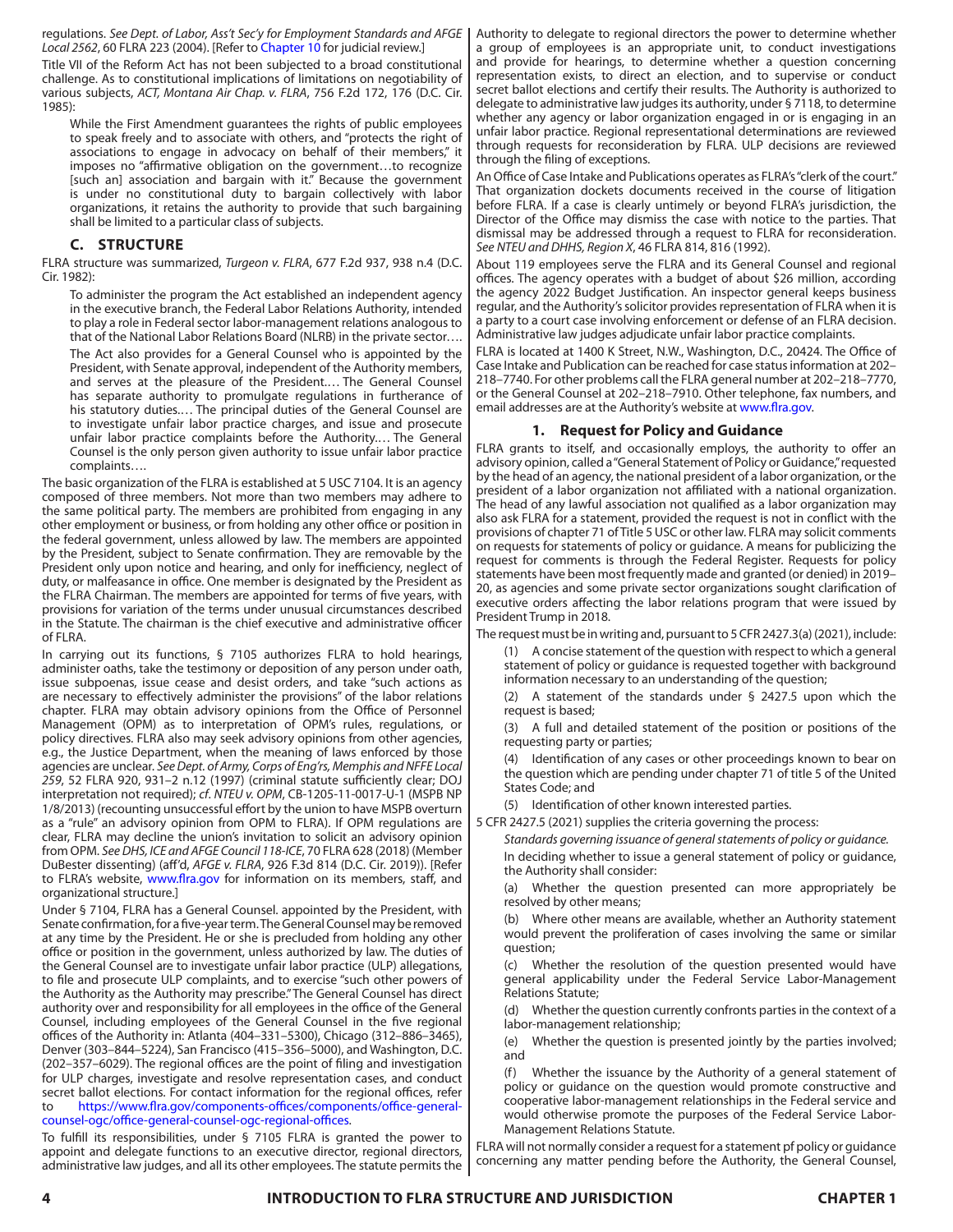Panel, or the Assistant Secretary of Labor for Labor-Management Relations. 5 CFR 2427.2(b) (2021). More often than not, FLRA declines to provide guidance in response to a request for interpretation. Law is generally made through negotiability or ULP decisions. A few cases illustrate the Authority's approach to requests for guidance. FLRA declined to provide guidance on whether Federal Mediation and Conciliation Service mediators were precluded from organizing under 5 USC 7112(b)(4) because, under § 7119, mediators were involved in the administration of the FSLMRS. The question was more appropriate for a unit determination resolution; the request presented a unique situation that would not prevent the proliferation of similar cases. *Case 0-PS-7*, 1 FLRA 1010, 1010– 11 (1979). A problem concerning recoupment by agencies of amounts equal to union dues erroneously deducted from the pay of supervisors did not rise to the level of formal interpretation and guidance. It was more appropriate for resolution under ULP procedures, given the likely need to resolve factual issues. *IRS and NFFE*, 3 FLRA 233, 234 (1980). Another issue of statutory interpretation was deferred for resolution through a negotiability proceeding rather than through a policy ruling in *Case 0-PS-33*, 51 FLRA 409, 412 (1995). FLRA declined an OPM request for guidance on mid-term bargaining obligations. FLRA preferred to provide rulings as circumstances were presented in actual cases and controversies. *Case 0-PS-36*, 71 FLRA 423 (2019). FLRA has decided several sets of issues through statements of policy or guidance, and discussion of those statements is scattered through the text of this *Guide*.

# **2. Advisory Opinion**

FLRA may furnish advisory opinions to its General Counsel, the Federal Service Impasses Panel (FSIP), and the Assistant Secretary of Labor for Labor Management Relations under 5 CFR 2429.4 (2021):

Notwithstanding the procedures set forth in this subchapter, the General Counsel, the Assistant Secretary, or the Panel may refer for review and decision or general ruling by the Authority any case involving a major policy issue that arises in a proceeding before any of them. Any such referral shall be in writing and a copy of such referral shall be served on all parties to the proceeding. Before decision or general ruling, the Authority shall obtain the views of the parties and other interested persons, orally or in writing, as it deems necessary and appropriate.

Unless there is a "major policy" issue under § 2429.4 of the regulations, the Authority will not issue general rulings on issues of an interlocutory nature, e.g., jurisdiction, brought to it by the General Counsel. *Order Denying Request for Gen. Ruling*, 12 FLRA 74, 75 (1983).

In a representation case, if an individual is excluded from the unit as a supervisor based on one criterion, the Authority may decline to rule on a second criterion advanced by the agency, suggesting in *USDA, Rural Housing Serv. and AFGE Local 3354*, 67 FLRA 207, 208 (2014), that a ruling not necessary to the disposition of the employee's unit status was an advisory opinion.

#### **3. Regulations**

Changes in the procedural rules of the Authority are effective at the time the new rules become effective, as long as there is no hardship or injustice in a particular case. *Dept. of Transp., FAA and PASS*, 4 FLRA 722, 725 (1980).

#### **II. LABOR-MANAGEMENT FORUMS**

On December 9, 2009, President Obama issued Executive Order 13522:

Creating Labor-Management Forums To Improve Delivery of Government Services.

By the authority vested in me as President by the Constitution and the laws of the United States of America, and in order to establish a cooperative and productive form of labor-management relations throughout the executive branch, it is hereby ordered as follows:

Sec. 1. *Policy.* Federal employees and their union representatives are an essential source of front-line ideas and information about the realities of delivering Government services to the American people. A nonadversarial forum for managers, employees, and employees' union representatives to discuss Government operations will promote satisfactory labor relations and improve the productivity and effectiveness of the Federal Government. Labor-management forums, as complements to the existing collective bargaining process, will allow managers and employees to collaborate in continuing to deliver the highest quality services to the American people. Management should discuss workplace challenges and problems with labor and endeavor to develop solutions jointly, rather than advise union representatives of predetermined solutions to problems and then engage in bargaining over the impact and implementation of the predetermined solutions.

The purpose of this order is to establish a cooperative and productive form of labor-management relations throughout the executive branch.

Sec. *2. The National Council on Federal Labor-Management Relations.*  There is established the National Council on Federal Labor-Management Relations (Council).

(a) *Membership.* The Council shall be composed of the following members appointed or designated by the President:

(i) the Director of the Office of Personnel Management (OPM)

and Deputy Director for Management of the Office of Management and Budget (OMB), who shall serve as Co-Chairs of the Council;

(ii) the Chair of the Federal Labor Relations Authority;

(iii) a Deputy Secretary or other officer with department- or agency-wide authority from each of five executive departments or agencies not otherwise represented on the Council, who shall serve for terms of 2 years;

(iv) the President of the American Federation of Government Employees, AFL-CIO;

(v) the President of the National Federation of Federal Employees;

(vi) the President of the National Treasury Employees Union;

(vii) the President of the International Federation of Professional and Technical Engineers, AFL-CIO;

(viii) the heads of three other labor unions that represent Federal employees and are not otherwise represented on the Council, who shall serve for terms of 2 years;

(ix) the President of the Senior Executives Association; and

(x) the President of the Federal Managers Association.

(b) *Responsibilities and Functions.* The Council shall advise the President on matters involving labor-management relations in the executive branch. Its activities shall include, to the extent permitted by law:

supporting the creation of department- or agency-level labormanagement forums and promoting partnership efforts between labor and management in the executive branch;

developing suggested measurements and metrics for the evaluation of the effectiveness of the Council and department or agency labor-management forums in order to promote consistent, appropriate, and administratively efficient measurement and evaluation processes across departments and agencies;

(iii) collecting and disseminating information about, and providing guidance on, labor-management relations improvement efforts in the executive branch, including results achieved;

(iv) utilizing the expertise of individuals both within and outside the Federal Government to foster successful labor-management relations, including through training of department and agency personnel in methods of dispute resolution and cooperative methods of labor-management relations;

(v) developing recommendations for innovative ways to improve delivery of services and products to the public while cutting costs and advancing employee interests;

(vi) serving as a venue for addressing systemic failures of department- or agency-level forums established pursuant to section 3 of this order; and

(vii) providing recommendations to the President for the implementation of several pilot programs within the executive branch, described in section 4 of this order, for bargaining over subjects set forth in 5 U.S.C. 7106(b)(1).

(c) *Administration.* 

The Co-Chairs shall convene and preside at meetings of the Council, determine its agenda, and direct its work.

(ii) The Council shall seek input from nonmember executive departments and agencies, particularly smaller agencies. It also may, from time to time, invite persons from the private and public sectors to submit information. The Council shall also seek input from Federal manager and professional associations, companies, nonprofit organizations, State and local governments, Federal employees, and customers of Federal services, as needed.

(iii) To the extent permitted by law and subject to the availability of appropriations, OPM shall provide such facilities, support, and administrative services to the Council as the Director of OPM deems appropriate.

(iv) Members of the Council shall serve without compensation for their work on the Council, but may be allowed travel expenses, including per diem in lieu of subsistence, as authorized by law for persons serving intermittently in Government service (5 U.S.C. 5701–5707), consistent with the availability of funds.

(v) The heads of executive departments and agencies shall, to the extent permitted by law, provide to the Council such assistance, information, and advice as the Council may require for purposes of carrying out its functions.

(vi) Insofar as the Federal Advisory Committee Act, as amended (5 U.S.C. App.), may apply to the Council, any functions of the President under that Act, except that of reporting to the Congress, shall be performed by the Director of OPM in accordance with the guidelines that have been issued by the Administrator of General Services.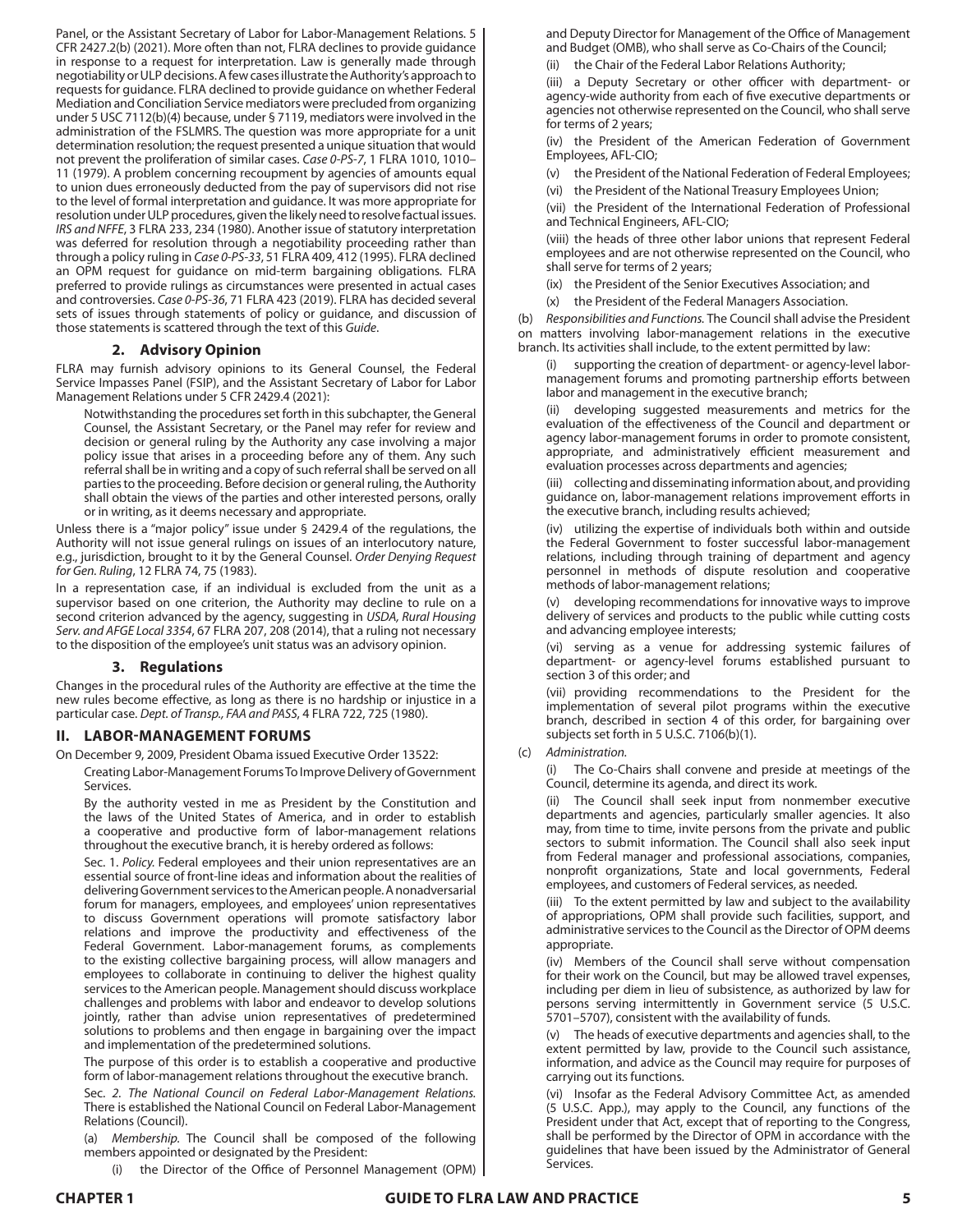(d) *Termination.* The Council shall terminate 2 years after the date of this order unless extended by the President.

Sec. 3. *Implementation of Labor-Management Forums Throughout the Executive Branch.* 

(a) The head of each executive department or agency that is subject to the provisions of the Federal Service Labor-Management Relations Act (5 U.S.C. 7101 *et seq.),* or any other authority permitting employees of such department or agency to select an exclusive representative shall, to the extent permitted by law:

(i) establish department- or agency-level labor-management forums by creating labor-management committees or councils at the levels of recognition and other appropriate levels agreed to by labor and management, or adapting existing councils or committees if such groups exist, to help identify problems and propose solutions to better serve the public and agency missions;

(ii) allow employees and their union representatives to have pre-decisional involvement in all workplace matters to the fullest extent practicable, without regard to whether those matters are negotiable subjects of bargaining under 5 U.S.C. 7106; provide adequate information on such matters expeditiously to union representatives where not prohibited by law; and make a goodfaith attempt to resolve issues concerning proposed changes in conditions of employment, including those involving the subjects set forth in 5 U.S.C. 7106(b)(1), through discussions in its labormanagement forums; and

(iii) evaluate and document, in consultation with union representatives and consistent with the purposes of this order and any further guidance provided by the Council, changes in employee satisfaction, manager satisfaction, and organizational performance resulting from the labor-management forums.

(b) Each head of an executive department or agency in which there exists one or more exclusive representatives shall, in consultation with union representatives, prepare and submit for approval, within 90 days of the date of this order, a written implementation plan to the Council. The plan shall:

describe how the department or agency will conduct a baseline assessment of the current state of labor relations within the department or agency;

(ii) report the extent to which the department or agency has established labor-management forums, as set forth in subsection (a) (i) of this section, or may participate in the pilot projects described in section 4 of this order;

(iii) address how the department or agency will work with the exclusive representatives of its employees through its labormanagement forums to develop department-, agency-, or bargaining unit-specific metrics to monitor improvements in areas such as labor-management satisfaction, productivity gains, cost savings, and other areas as identified by the relevant labormanagement forum's participants; and

(iv) explain the department's or agency's plan for devoting sufficient resources to the implementation of the plan.

(c) The Council shall review each executive department or agency implementation plan within 30 days of receipt and provide a recommendation to the Co-Chairs as to whether to certify that the plan satisfies all requirements of this order. Plans that are determined by the Co-Chairs to be insufficient will be returned to the department or agency with guidance for improvement and resubmission within 30 days. Each department or agency covered by subsection (b) of this section must have a certified implementation plan in place no later than 150 days after the date of this order, unless the Co-Chairs of the Council authorize an extension of the deadline.

#### Sec. 4. *Negotiation over Permissive Subjects of Bargaining.*

(a) In order to evaluate the impact of bargaining over permissive subjects, several pilot projects of specified duration shall be established in which some executive departments or agencies elect to bargain over some or all of the subjects set forth in 5 U.S.C. 7106(b)(1) and waive any objection to participating in impasse procedures set forth in 5 U.S.C. 7119 that is based on the subjects being permissive. The Council shall develop recommendations for establishing the pilot projects, including (i) recommendations for evaluating such pilot projects on the basis, among other things, of their impacts on organizational performance, employee satisfaction, and labor relations of the affected departments or agencies; (ii) recommended methods for evaluating the effectiveness of dispute resolution procedures adopted and followed in the course of the pilot projects; and (iii) a recommended timeline for expeditious implementation of the pilot programs.

The Council shall present its recommendations to the President within 150 days after the date of this order.

(c) No later than 18 months after implementation of the pilot projects, the Council shall submit a report to the President evaluating the results of the pilots and recommending appropriate next steps with respect to agency bargaining over the subjects set forth in 5 U.S.C. 7106(b)(1).

Sec. 5. *General Provisions.* 

(a) Nothing in this order shall abrogate any collective bargaining agreements in effect on the date of this order.

(b) Nothing in this order shall be construed to limit, preclude, or prohibit any head of an executive department or agency from electing to negotiate over any or all of the subjects set forth in 5 U.S.C. 7106(b)(1) in any negotiation.

(c) Nothing in this order shall be construed to impair or otherwise affect:

(i) authority granted by law to an executive department, agency, or the head thereof; or

(ii) functions of the Director of OMB relating to budgetary, administrative, or legislative proposals.

This order shall be implemented consistent with applicable law and subject to the availability of appropriations.

(e) This order is intended only to improve the internal management of the executive branch and is not intended to, and does not, create any right to administrative or judicial review, or any other right or benefit, substantive or procedural, enforceable at law or in equity by any party against the United States, its departments, agencies, or entities, its officers, employees, or agents, or any other person.

The activities, successes, or failures of these forums are beyond the scope of this *Guide*, and their activity has not resulted in Authority decisions. Nor will they likely produce much by way of decisional law. Executive Order 13522 was revoked by President Trump's Executive Order 13812 on September 29, 2017.

Labor-management forums and predecisional involvement may be on a resurgence. On May 18, 2021, OPM issued guidance to agencies stating, in part, that although E.O. 13812 is under review:

OPM believes the establishment of labor-management forums and use of PDI can be beneficial and useful to agencies and labor unions. Therefore, if an agency believes establishment of these forums or use of pre-decisional involvement will be productive and elects to use them or some version of them under 5 U.S.C. Chapter 71, the agency is encouraged to do so. OPM rescinds the requirements in our December 13, 2017, guidance directing agencies to report to OPM any determination that the benefits of participating in a labor-management forum (or equivalent) have outweighed the costs. An agency may determine that establishment of a labor-management forum or use of PDI meets its needs and is not required to report this decision to OPM.

Meanwhile, on April 26, 2021, President Biden issued Executive Order 14025, "Worker Organizing and Empowerment," chaired by the Vice President and including various federal officials, receiving advice from FLRA, NLRB, the NMB and other government entities that implement laws concerning unionization and bargaining, with objectives that include:

(b) The Task Force and its members shall identify executive branch policies, practices, and programs that could be used, consistent with applicable law, to promote my Administration's policy of support for worker power, worker organizing, and collective bargaining. This identification shall include policies, practices, and programs that could be used to promote worker power in areas of the country with hostile labor laws, for marginalized workers (including women and persons of color) and hard-to-organize industries, and in changing industries. The Task Force and its members also shall identify statutory, regulatory, or other changes that may be necessary to make policies, practices, and programs more effective means of supporting worker organizing and collective bargaining.

(g) The Task Force shall, within 180 days of the date of this order, submit to the President recommendations for actions as described in subsection (b) of this section to promote worker organizing and collective bargaining in the public and private sectors, and to increase union density. The Task Force may, at the Chair's discretion, recommend appropriate or timesensitive individual actions to promote worker organizing and collective bargaining before the deadline established by this section. The Task Force and its members shall work to implement all recommendations that the President may approve, to the extent permitted by law, and shall report their progress as directed by the Chair.

# **A. LABOR RELATIONS GROUP**

By Executive Order 13,836 of May 25, 2018, at [https://www.federalregister.](https://www.federalregister.gov/documents/2018/06/01/2018-11913/developing-efficient-effective-and-cost--reducing-approaches-to-federal-sector-collective-bargaining) [gov/documents/2018/06/01/2018-11913/developing-efficient-effective](https://www.federalregister.gov/documents/2018/06/01/2018-11913/developing-efficient-effective-and-cost--reducing-approaches-to-federal-sector-collective-bargaining)[and-cost--reducing-approaches-to-federal-sector-collective-bargaining](https://www.federalregister.gov/documents/2018/06/01/2018-11913/developing-efficient-effective-and-cost--reducing-approaches-to-federal-sector-collective-bargaining), President Trump directed formation of a "Labor Relations Group" comprising representatives of agency heads responsible for formulating approaches

…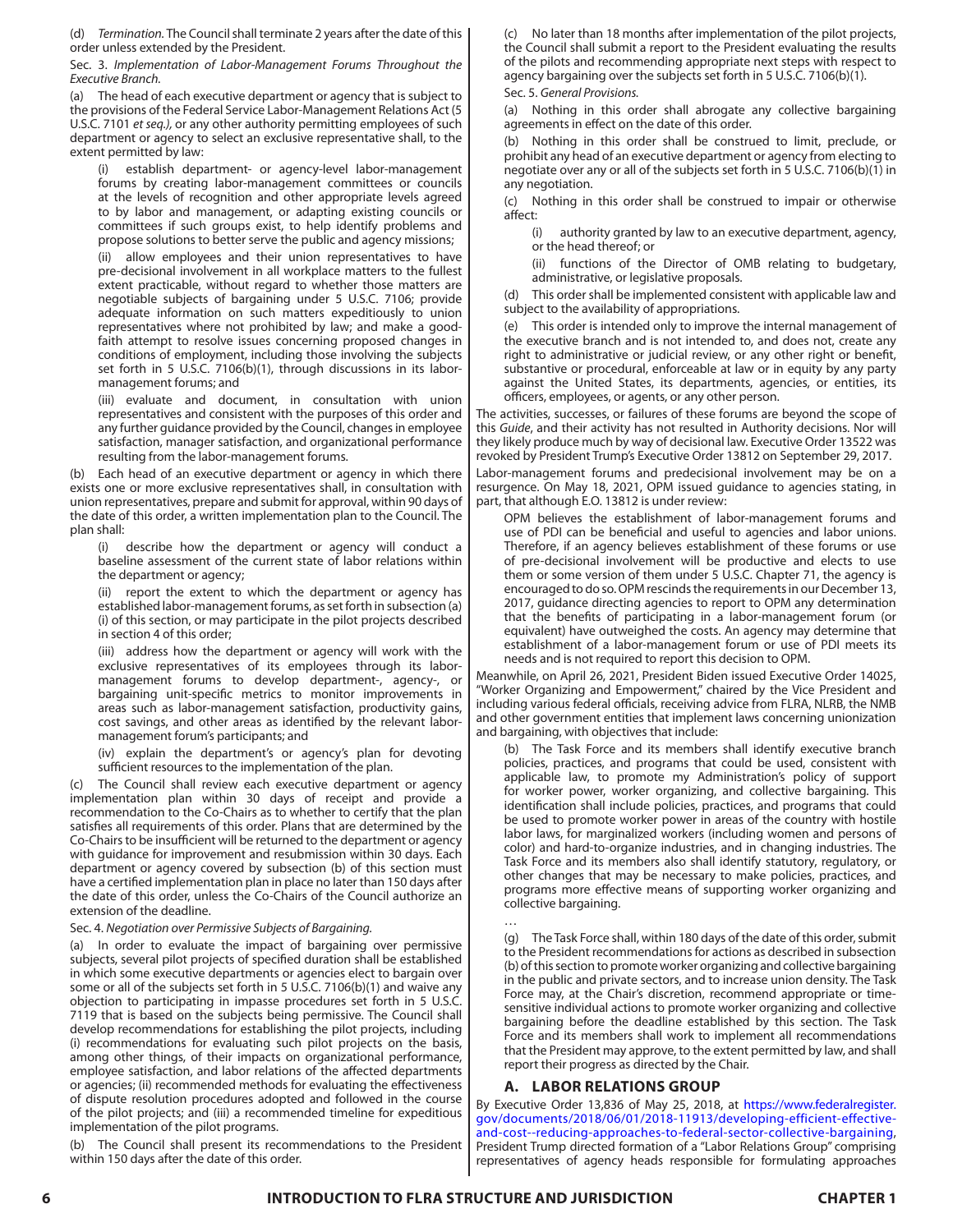to federal collective bargaining. The Executive Order, "Developing Efficient, Effective, and Cost-Reducing Approaches to Federal Sector Collective Bargaining," also establishes government-wide standards for the conduct of collective bargaining. The Order provided:

By the authority vested in me as President by the Constitution and the laws of the United States of America, and in order to assist executive departments and agencies (agencies) in developing efficient, effective, and cost-reducing collective bargaining agreements (CBAs), as described in chapter 71 of title 5, United States Code, it is hereby ordered as follows: Section 1. Policy.

(a) Section 7101(b) of title 5, United States Code, requires the Federal Service Labor-Management Relations Statute (the Statute) to be interpreted in a manner consistent with the requirement of an effective and efficient Government. Unfortunately, implementation of the Statute has fallen short of these goals. CBAs, and other agency agreements with collective bargaining representatives, often make it harder for agencies to reward high performers, hold low-performers accountable, or flexibly respond to operational needs. Many agencies and collective bargaining representatives spend years renegotiating CBAs, with taxpayers paying for both sides' negotiators. Agencies must also engage in prolonged negotiations before making even minor operational changes, like relocating office space.

(b) The Federal Government must do more to apply the Statute in a manner consistent with effective and efficient Government. To fulfill this obligation, agencies should secure CBAs that: promote an effective and efficient means of accomplishing agency missions; encourage the highest levels of employee performance and ethical conduct; ensure employees are accountable for their conduct and performance on the job; expand agency flexibility to address operational needs; reduce the cost of agency operations, including with respect to the use of taxpayer-funded union time; are consistent with applicable laws, rules, and regulations; do not cover matters that are not, by law, subject to bargaining; and preserve management rights under section 7106(a) of title 5, United States Code (management rights). Further, agencies that form part of an effective and efficient Government should not take more than a year to renegotiate CBAs.

#### Sec. 2. Definitions.

For purposes of this order:

(a) The phrase "term CBA" means a CBA of a fixed or indefinite duration reached through substantive bargaining, as opposed to (i) agreements reached through impact and implementation bargaining pursuant to sections 7106(b)(2) and 7106(b)(3) of title 5, United States Code, or (ii) mid-term agreements, negotiated while the basic comprehensive labor contract is in effect, about subjects not included in such contract.

(b) The phrase "taxpayer-funded union time" means time granted to a Federal employee to perform non-agency business during duty hours pursuant to section 7131 of title 5, United States Code.

Sec. 3. Interagency Labor Relations Working Group.

(a) There is hereby established an Interagency Labor Relations Working Group (Labor Relations Group).

(b) Organization. The Labor Relations Group shall consist of the Director of the Office of Personnel Management (OPM Director), representatives of participating agencies determined by their agency head in consultation with the OPM Director, and OPM staff assigned by the OPM Director. The OPM Director shall chair the Labor Relations Group and, subject to the availability of appropriations and to the extent permitted by law, provide administrative support for the Labor Relations Group.

(c) Agencies. Agencies with at least 1,000 employees represented by a collective bargaining representative pursuant to chapter 71 of title 5, United States Code, shall participate in the Labor Relations Group. Agencies with a smaller number of employees represented by a collective bargaining representative may, at the election of their agency head and with the concurrence of the OPM Director, participate in the Labor Relations Group. Agencies participating in the Labor Relations Group shall provide assistance helpful in carrying out the responsibilities outlined in subsection (d) of this section. Such assistance shall include designating an agency employee to serve as a point of contact with OPM responsible for providing the Labor Relations Group with sample language for proposals and counter-proposals on significant matters proposed for inclusion in term CBAs, as well as for analyzing and discussing with OPM and the Labor Relations Group the effects of significant CBA provisions on agency effectiveness and efficiency. Participating agencies should provide other assistance as necessary to support the Labor Relations Group in its mission.

(d) Responsibilities and Functions. The Labor Relations Group shall assist the OPM Director on matters involving labor-management relations in the executive branch. To the extent permitted by law, its responsibilities shall include the following:

Gathering information to support agency negotiating efforts, including the submissions required under section 8 of this order, and creating an inventory of language on significant subjects of bargaining that have relevance to more than one agency and that have been proposed for inclusion in at least one term CBA;

Developing model ground rules for negotiations that, if implemented, would minimize delay, set reasonable limits for good-faith negotiations, call for Federal Mediation and Conciliation Service (FMCS) to mediate disputed issues not resolved within a reasonable time, and, as appropriate, promptly bring remaining unresolved issues to the Federal Service Impasses Panel (the Panel) for resolution;

(iii) Analyzing provisions of term CBAs on subjects of bargaining that have relevance to more than one agency, particularly those that may infringe on, or otherwise affect, reserved management rights. Such analysis should include an assessment of term CBA provisions that cover comparable subjects, without infringing, or otherwise affecting, reserved management rights. The analysis should also assess the consequences of such CBA provisions on Federal effectiveness, efficiency, cost of operations, and employee accountability and performance. The analysis should take particular note of how certain provisions may impede the policies set forth in section 1 of this order or the orderly implementation of laws, rules, or regulations. The Labor Relations Group may examine general trends and commonalities across term CBAs, and their effects on bargaining-unit operations, but need not separately analyze every provision of each CBA in every Federal bargaining unit;

(iv) Sharing information and analysis, as appropriate and permitted by law, including significant proposals and counter-proposals offered in bargaining, in order to reduce duplication of efforts and encourage common approaches across agencies, as appropriate;

(v) Establishing ongoing communications among agencies engaging with the same labor organizations in order to facilitate common solutions to common bargaining initiatives; and

(vi) Assisting the OPM Director in developing, where appropriate, Government-wide approaches to bargaining issues that advance the policies set forth in section 1 of this order.

(e) Within 18 months of the first meeting of the Labor Relations Group, the OPM Director, as the Chair of the group, shall submit to the President, through the Office of Management and Budget (OMB), a report proposing recommendations for meeting the goals set forth in section 1 of this order and for improving the organization, structure, and functioning of labor relations programs across agencies.

Sec. 4. Collective Bargaining Objectives.

(a) The head of each agency that engages in collective bargaining under chapter 71 of title 5, United States Code, shall direct appropriate officials within each agency to prepare a report on all operative term CBAs at least 1 year before their expiration or renewal date. The report shall recommend new or revised CBA language the agency could seek to include in a renegotiated agreement that would better support the objectives of section 1 of this order. The officials preparing the report shall consider the analysis and advice of the Labor Relations Group in making recommendations for revisions. To the extent permitted by law, these reports shall be deemed guidance and advice for agency management related to collective bargaining under section 7114(b)(4) (C) of title 5, United States Code, and thus not subject to disclosure to the exclusive representative or its authorized representative.

Consistent with the requirements and provisions of chapter 71 of title 5, United States Code, and other applicable laws and regulations, an agency, when negotiating with a collective bargaining representative, shall:

establish collective bargaining objectives that advance the policies of section 1 of this order, with such objectives informed, as appropriate, by the reports required by subsection (a) of this section;

(ii) consider the analysis and advice of the Labor Relations Group in establishing these collective bargaining objectives and when evaluating collective bargaining representative proposals;

(iii) make every effort to secure a CBA that meets these objectives; and

(iv) ensure management and supervisor participation in the negotiating team representing the agency.

Sec. 5. Collective Bargaining Procedures.

(a) To achieve the purposes of this order, agencies shall begin collective bargaining negotiations by making their best effort to negotiate ground rules that minimize delay, set reasonable time limits for good-faith negotiations, call for FMCS mediation of disputed issues not resolved within those time limits, and, as appropriate, promptly bring remaining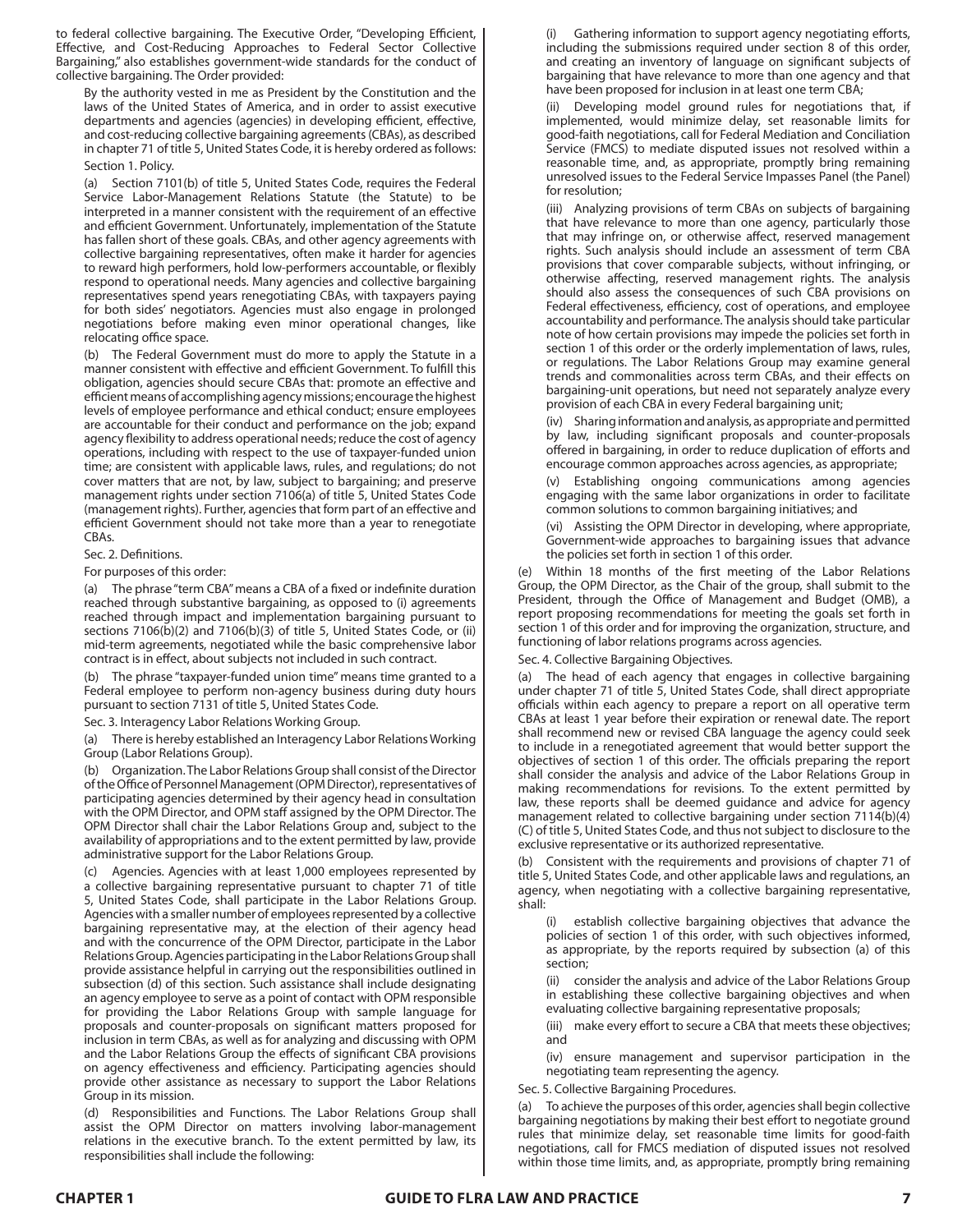unresolved issues to the Panel for resolution. For collective bargaining negotiations, a negotiating period of 6 weeks or less to achieve ground rules, and a negotiating period of between 4 and 6 months for a term CBA under those ground rules, should ordinarily be considered reasonable and to satisfy the "effective and efficient" goal set forth in section 1 of this order. Agencies shall commit the time and resources necessary to satisfy these temporal objectives and to fulfill their obligation to bargain in good faith. Any negotiations to establish ground rules that do not conclude after a reasonable period should, to the extent permitted by law, be expeditiously advanced to mediation and, as necessary, to the Panel.

(b) During any collective bargaining negotiations under chapter 71 of title 5, United States Code, and consistent with section 7114(b) of that chapter, the agency shall negotiate in good faith to reach agreement on a term CBA, memorandum of understanding (MOU), or any other type of binding agreement that promotes the policies outlined in section 1 of this order. If such negotiations last longer than the period established by the CBA ground rules—or, absent a pre-set deadline, a reasonable time—the agency shall consider whether requesting assistance from the FMCS and, as appropriate, the Panel, would better promote effective and efficient Government than would continuing negotiations. Such consideration should evaluate the likelihood that continuing negotiations without FMCS assistance or referral to the Panel would produce an agreement consistent with the goals of section 1 of this order, as well as the cost to the public of continuing to pay for both agency and collective bargaining representative negotiating teams. Upon the conclusion of the sixth month of any negotiation, the agency head shall receive notice from appropriate agency staff and shall receive monthly notifications thereafter regarding the status of negotiations until they are complete. The agency head shall notify the President through OPM of any negotiations that have lasted longer than 9 months, in which the assistance of the FMCS either has not been requested or, if requested, has not resulted in agreement or advancement to the Panel.

(c) If the commencement or any other stage of bargaining is delayed or impeded because of a collective bargaining representative's failure to comply with the duty to negotiate in good faith pursuant to section 7114(b) of title 5, United States Code, the agency shall, consistent with applicable law consider whether to:

file an unfair labor practice (ULP) complaint under section 7118 of title 5, United States Code, after considering evidence of bad-faith negotiating, including refusal to meet to bargain, refusal to meet as frequently as necessary, refusal to submit proposals or counterproposals, undue delays in bargaining, undue delays in submission of proposals or counterproposals, inadequate preparation for bargaining, and other conduct that constitutes badfaith negotiating; or

(ii) propose a new contract, memorandum, or other change in agency policy and implement that proposal if the collective bargaining representative does not offer counter-proposals in a timely manner.

(d) An agency's filing of a ULP complaint against a collective bargaining representative shall not further delay negotiations. Agencies shall negotiate in good faith or request assistance from the FMCS and, as appropriate, the Panel, while a ULP complaint is pending.

(e) In developing proposed ground rules, and during any negotiations, agency negotiators shall request the exchange of written proposals, so as to facilitate resolution of negotiability issues and assess the likely effect of specific proposals on agency operations and management rights. To the extent that an agency's CBAs, ground rules, or other agreements contain requirements for a bargaining approach other than the exchange of written proposals addressing specific issues, the agency should, at the soonest opportunity, take steps to eliminate them. If such requirements are based on now-revoked Executive Orders, including Executive Order 12871 of October 1, 1993 (Labor-Management Partnerships) and Executive Order 13522 of December 9, 2009 (Creating Labor-Management Forums to Improve Delivery of Government Services), agencies shall take action, consistent with applicable law, to rescind these requirements.

Pursuant to section 7114(c)(2) of title 5, United States Code, the agency head shall review all binding agreements with collective bargaining representatives to ensure that all their provisions are consistent with all applicable laws, rules, and regulations. When conducting this review, the agency head shall ascertain whether the agreement contains any provisions concerning subjects that are non-negotiable, including provisions that violate Government-wide requirements set forth in any applicable Executive Order or any other applicable Presidential directive. If an agreement contains any such provisions, the agency head shall disapprove such provisions, consistent with applicable law. The agency head shall take all practicable steps to render the determinations required by this subsection within 30 days of the date the agreement is executed, in accordance with section 7114(c) of title 5, United States Code, so as not to permit any part of an agreement to become effective that is contrary to applicable law, rule, or regulation.

Sec. 6. Permissive Bargaining.

The heads of agencies subject to the provisions of chapter 71 of title 5, United States Code, may not negotiate over the substance of the subjects set forth in section 7106(b)(1) of title 5, United States Code, and shall instruct subordinate officials that they may not negotiate over those same subjects.

Sec. 7. Efficient Bargaining over Procedures and Appropriate Arrangements.

(a) Before beginning negotiations during a term CBA over matters addressed by sections 7106(b)(2) or 7106(b)(3) of title 5, United States Code, agencies shall evaluate whether or not such matters are already covered by the term CBA and therefore are not subject to the duty to bargain. If such matters are already covered by a term CBA, the agency shall not bargain over such matters.

(b) Consistent with section 1 of this order, agencies that engage in bargaining over procedures pursuant to section 7106(b)(2) of title 5, United States Code, shall, consistent with their obligation to negotiate in good faith, bargain over only those items that constitute procedures associated with the exercise of management rights, which do not include measures that excessively interfere with the exercise of such rights. Likewise, consistent with section 1 of this order, agencies that engage in bargaining over appropriate arrangements pursuant to section 7106(b) (3) of title 5, United States Code, shall, consistent with their obligation to negotiate in good faith, bargain over only those items that constitute appropriate arrangements for employees adversely affected by the exercise of management rights. In such negotiations, agencies shall ensure that a resulting appropriate arrangement does not excessively interfere with the exercise of management rights.

Sec. 8. Public Accessibility.

(a) Each agency subject to chapter 71 of title 5, United States Code, that engages in any negotiation with a collective bargaining representative, as defined therein, shall submit to the OPM Director each term CBA currently in effect and its expiration date. Such agency shall also submit any new term CBA and its expiration date to the OPM Director within 30 days of its effective date, and submit new arbitral awards to the OPM Director within 10 business days of receipt. The OPM Director shall make each term CBA publicly accessible on the Internet as soon as practicable.

(b) Within 90 days of the date of this order, the OPM Director shall prescribe a reporting format for submissions required by subsection (a) of this section. Within 30 days of the OPM Director's having prescribed the reporting format, agencies shall use this reporting format and make the submissions required under subsection (a) of this section.

Sec. 9. General Provisions.

(a) Nothing in this order shall be construed to impair or otherwise affect:

(i) the authority granted by law to an executive department or agency, or the head thereof; or

(ii) the functions of the OMB Director relating to budgetary, administrative, or legislative proposals.

This order shall be implemented consistent with applicable law and subject to the availability of appropriations.

(c) Nothing in this order shall abrogate any CBA in effect on the date of this order.

(d) The failure to produce a report for the agency head prior to the termination or renewal of a CBA under section 4(a) of this order shall not prevent an agency from opening a CBA for renegotiation.

(e) This order is not intended to, and does not, create any right or benefit, substantive or procedural, enforceable at law or in equity by any party against the United States, its departments, agencies, or entities, its officers, employees, or agents, or any other person.

Portions of the executive order were successfully challenged in district court, enjoining operation of Sections 5(a), 5(e), and 6. *AFGE v. Trump*, 318 F. Supp.3d 370 (D.D.C. 2018). [https://ecf.dcd.uscourts.gov/cgi-bin/show\\_public\\_](https://ecf.dcd.uscourts.gov/cgi-bin/show_public_doc?2018cv1261-58) [doc?2018cv1261-58](https://ecf.dcd.uscourts.gov/cgi-bin/show_public_doc?2018cv1261-58). The decision was appealed to the U.S. Circuit Court of Appeals for the District of Columbia. That court vacated the district court's decision. The appellate court determined that sufficient means existed to challenge collective bargaining approaches by agencies under the Executive Order; no basis existed for the court to enjoin that order as a negation of statutory bargaining rights, *AFGE v. Trump*, [929 F.3d 748](https://www.leagle.com/decision/infco20190716129) (D.C. Cir. 2019) (rehearing *en banc* denied Sept. 25, 2019). [For court decisions reviewing the order, refer to Chapter 3, "Executive Order 13,837"; for OPM Guidance on the Executive Orders, refer to OPM's issuances of Nov. 25, 2019, Oct. 23, 2019, Oct. 10, 2019, Oct. 4, 2019, and July 5, 2018, on its website, [https://www.chcoc.gov/](https://www.chcoc.gov/transmittals/index.aspx) [transmittals/index.aspx](https://www.chcoc.gov/transmittals/index.aspx).]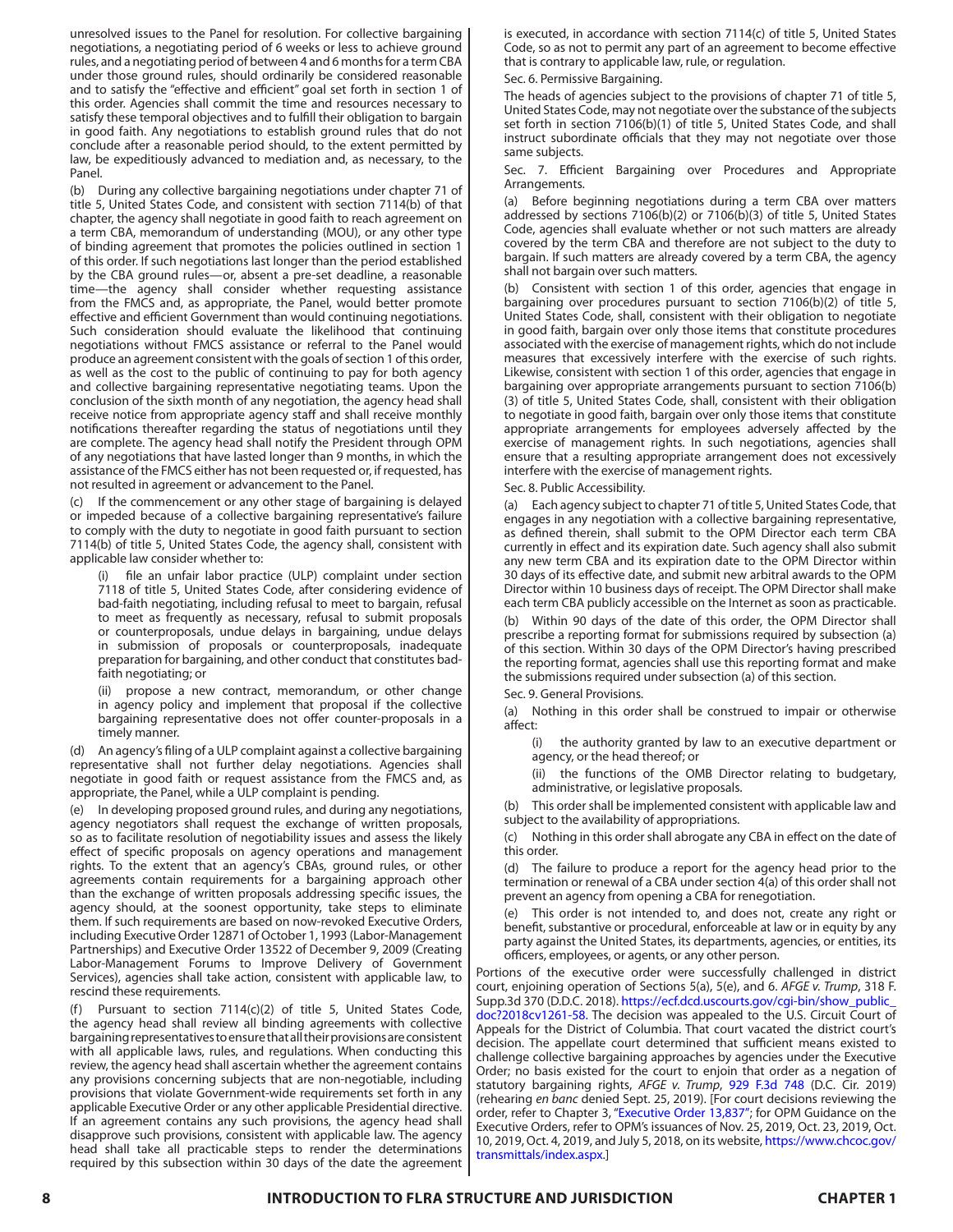Executive Order 13,836 was revoked by President Biden's Executive Order 14,003 of January 22, 2021. [https://www.govinfo.gov/content/pkg/FR-2021-](https://www.govinfo.gov/content/pkg/FR-2021-01-27/pdf/2021-01924.pdf) [01-27/pdf/2021-01924.pdf](https://www.govinfo.gov/content/pkg/FR-2021-01-27/pdf/2021-01924.pdf) The Order provided as to Labor Relations Working Groups:

Sec. 3. Revocation of Certain Presidential and Regulatory Actions. (a) Executive Order 13836 of May 25, 2018 (Developing Efficient, Effective, and Cost-Reducing Approaches to Federal Sector Collective Bargaining), is hereby revoked. The Interagency Labor Relations Working Group is hereby disbanded and the Director of OPM shall withdraw all materials issued by this working group that are inconsistent with the policy set forth in section 1 of this order.

On March 5, 2021, OPM issued [Guidance for Implementation of Executive](https://www.chcoc.gov/content/guidance-implementation-executive-order-14003-protecting-federal-workforce)  [Order 14003—Protecting the Federal Workforce,](https://www.chcoc.gov/content/guidance-implementation-executive-order-14003-protecting-federal-workforce) in part providing:

Section 3(a) of EO 14003 revokes EO 13836. It also disbands the Interagency Labor Relations Working Group (LRG). All materials issued by the LRG are hereby rescinded. See attached listing. Agencies retain the authority to draft proposals and take positions during collective bargaining that are consistent with law and arrived at using independent judgment, taking into account agency-specific circumstances and Executive Branch policy on collective bargaining.

## **III. SPECIALIZED LABOR RELATIONS SYSTEMS**

Complicating a complex endeavor, the federal sector labor relations program, dominated for 25 years by the Federal Labor Relations Authority, was modified in 2002 and 2003 through legislation establishing agency-specific law, procedures, and authorizing unique labor relations tribunals for the Department of Homeland Security—the Homeland Security Labor Relations Board; and for the Department of Defense—the National Security Labor Relations Board. As of the Spring of 2007, Homeland Security and Defense published final regulations. Both sets of regulations were partially successfully challenged by a consortium of unions in the federal courts. In 2008 legislation essentially disestablished or defunded the newly-formed labor relation systems for each agency, returning them to the *status quo* and FLRA's care.

# **A. HOMELAND SECURITY—HUMAN RESOURCES MANAGEMENT SYSTEM**

The Homeland Security Act of 2002, Pub. L. No. 107–296, established the Department of Homeland Security, an entity that integrated into its organization personnel from many other agencies and departments of government. The Act did not provide the precise contours of the personnel system or the labor relations program of the new Department. Section 841 of the statute amended Title 5 of the U.S. Code by adding Chapter 97 and, in particular, 5 USC 9701(a), permitting the Secretary of Homeland Security, "in regulations prescribed jointly with the Director of the Office of Personnel Management, establish, and from time to time adjust, a human resources management system for some or all of the organizational units" of the department. Section 9701(b) required that system preserve merit system principles at 5 USC 2302, protections provided by 5 USC 2302 relating to prohibited personnel practices, and provisions of 5 USC 2302(b)(1), (8), and (9) relating to affirmative action, as well as rights or remedies to employees and applicants for employment under those statutory provisions. Provisions adopted by the Department concerning appeals by employees were, according to the "Sense of Congress" referenced at § 9701(f), to provide fair treatment, due process, and expeditious determinations. Homeland Security was to consult with the Merit Systems Protection Board as it created its procedures. The Act included provisions for consultation, collaboration, and mediation with employee representatives, as well as provisions governing relations with units of recognition transferred into the Department.

In 2006, DHS implementing regulations were challenged in litigation in the federal courts. On October 1, 2008, DHS rescinded application of those regulations, 5 CFR 9701, Subparts A–G, of the DHS Human Resources Management System. [73 FR 58435] The rescission occurred because the Consolidated Security, Disaster Assistance and Continuing Appropriations Act, 2009, Public Law 110-329 (2008) (the "FY 09 DHS Appropriations Act"), barred DHS from using funds appropriated in that act or any other appropriations act for "the development, testing, deployment, or operation of any portion" of the DHS personnel system. The result was that the labor relations provisions of the DHS regulations, 5 CFR 9701 Part F, were rescinded in October of 2008, meaning that the DHS labor relations program reverted to the customary labor relations program operated under the Reform Act under the auspices of the FLRA. The DHS rulemaking notice stated [73 Fed. Reg. 58435 (Oct. 7, 2008)]:

On February 1, 2005, the Department of Homeland Security (DHS) and the Office of Personnel Management (OPM) jointly issued final regulations at 5 CFR Part 9701 establishing a Department of Homeland Security Human Resources Management System (the "System"). Pursuant to 5 CFR 9701.102(b)(2), Subpart A of the System became applicable to eligible DHS employees on March 3, 2005. Thereafter, DHS extended coverage of Subparts D (Performance Management), F (Adverse Actions) and G (Appeals) of the regulations to certain eligible DHS employees within some DHS components. DHS phased in coverage to certain employees under Subpart D (Performance Management) beginning April

1, 2007 and, similarly, coverage under Subpart F (Adverse Actions) and G (Appeals) beginning May 1, 2007. The provisions ultimately covered more than 35,000 eligible DHS employees.

On September 30, 2008, the President signed the Consolidated Security, Disaster Assistance and Continuing Appropriations Act, 2009, Public Law 110-329 (2008) (the "FY 09 DHS Appropriations Act"). Congress provided in the FY 09 DHS Appropriations Act at Section 522(a), "None of the funds provided by this or any other Act may be obligated for the development, testing, deployment, or operation of any portion of a human resources management system authorized by 5 U.S.C. 9701(a), or by regulations prescribed pursuant to such section, for an employee as defined in 5 U.S.C. 7103(a)(2)."

As a result of this enactment, and pursuant to 5 CFR 9701.102(e), effective October 1, 2008, the Department is rescinding application of 5 CFR 9701, Subparts A–G, as to all eligible, covered employees Department-wide. DHS components will convert employees covered by these subparts to coverage under applicable Title 5 provisions. Rescinding application also rescinds the waivers made in 5 CFR part 9701, including waivers of Title 5 Chapters 43, 75, and 77. The Department has coordinated these actions with the Office of Personnel Management and has provided separate advance notice to affected employees and labor organizations, as well as to the Merit System Protection Board.

The statutory and regulatory bases for the DHS labor relations program, along with court decisions challenging the program, are in prior editions of this *Guide.*

# **B. DEPARTMENT OF DEFENSE—NATIONAL SECURITY PERSONNEL SYSTEM**

The 2003 National Defense Authorization Act, Pub. L. 108–136, authorized creation of the National Security Personnel System (NSPS). That legislation established the basis for a DOD-wide labor relations system that redefined traditional collective bargaining, established a system unique to DOD for resolution of labor relations disputes, and provided for limited oversight and involvement by FLRA. Regulations to implement the legislation were issued for comment in early 2005, they became final in 2006, and in 2006 the final regulations were challenged in federal court. In late January of 2008, the President signed Pub. L. 110–181, the National Defense Authorization Act for Fiscal Year 2008, with the purpose and effect of generally restoring DOD labor relations and collective bargaining to the status that predated the 2003 statute, that is, restoring labor relations for DOD to the ordinary operation of Title VII of the Reform Act.

The statutory and regulatory bases for the NSPS, along with summaries of court decisions interpreting the legislation, are in prior editions of this *Guide.*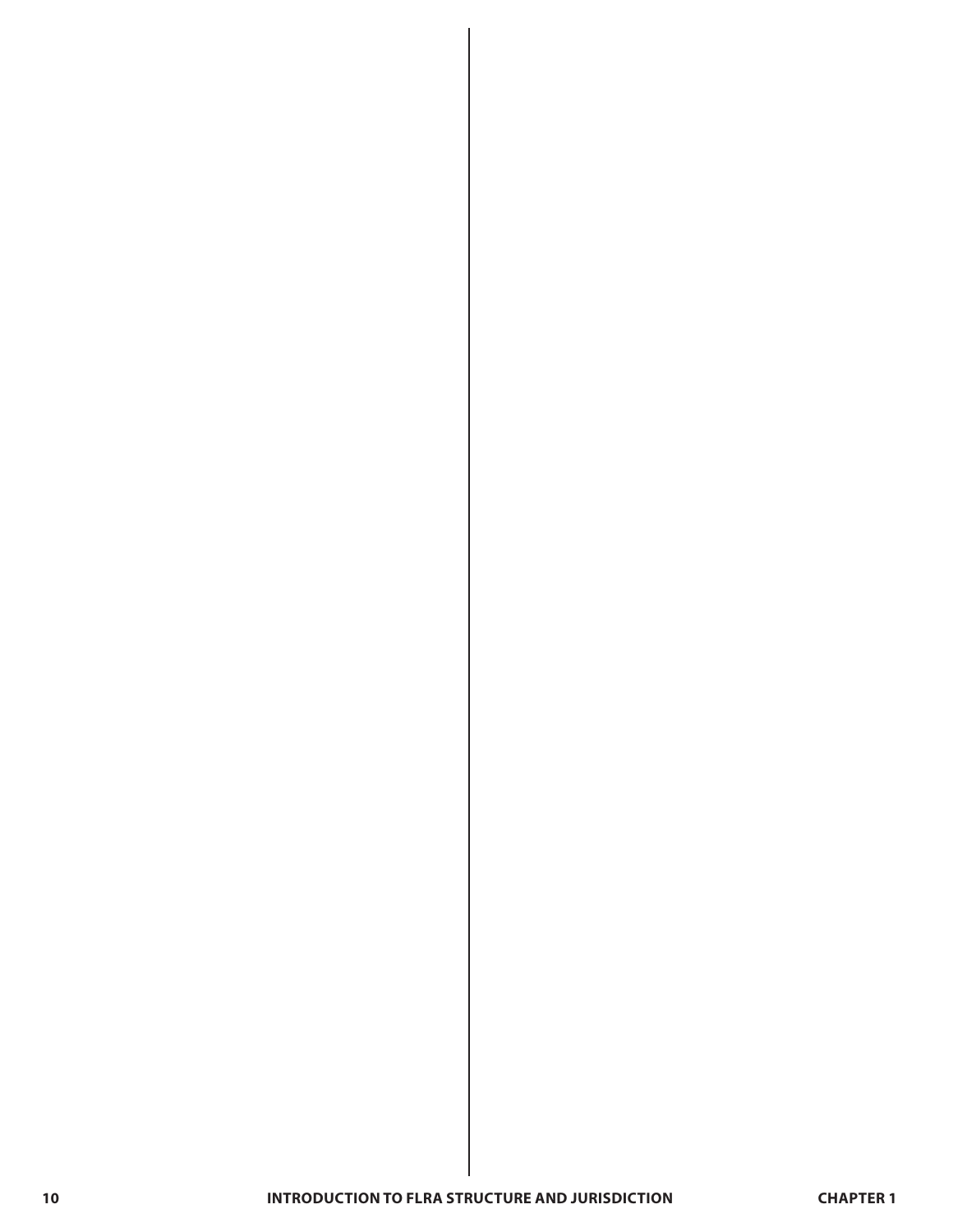# **CHAPTER 2 Unit Determinations and Elections**

# **I. UNIT DETERMINATIONS**

The unit of recognition, referred to as a bargaining unit, is the central focus of labor relations. Once the unit is defined, eligible voters determine whether they desire representation by a labor organization—a union. The union represents a bargaining unit. The union's recognition as representative is exclusive as to that bargaining unit. Union membership is distinct from unit membership. In the federal sector, union membership is voluntary. Not all unit members become union members, but the union has the duty to represent everyone in the unit—union member or not. The bargaining unit often includes more employees than there are union members. In the normal course of events, a union newly formed, or an already-formed union, seeks exclusive recognition status for a bargaining unit that may have already been defined or that is newly defined. Unions may and do compete through elections run by FLRA to represent employees in units of recognition. We concern ourselves here with unit definition. Elections come later in time and in our *Guide*, as do responsibilities of unions for representation and collective bargaining processes.

Recognition and representation lead to collective bargaining. Unit determinations are made as part of representation proceedings governed by FLRA regulations at 5 CFR Part 2422. The regulations vest in FLRA regional directors responsibility for receiving and processing petitions concerning exclusive recognition, clarification of units, amendment of recognition, determination of eligibility for dues allotments, and consolidation of units. The FLRA Form 21, "Petition," is used to initiate FLRA representation proceedings. The petition may be filed through the FLRA e-filing system or by fax or mail. Instructions are provided at <https://www.flra.gov/cases/file-case>. Although acronyms or titles are used in the discussion that follows, e.g., RO (representation petition), CU (unit clarification petition), the Form 21 requires the filing party only to provide a general description of the purpose of the petition and the issues raised in the issue. FLRA guidance on representation matters includes a 2013 "Representation Case Law Outline" (updated in 2017) [https://www.flra.gov/system/files/webfm/OGC/Rep%20Case%20](https://www.flra.gov/system/files/webfm/OGC/Rep Case Law Outline/REP Case Law Outline nov 2015.pdf) [Law%20Outline/REP%20Case%20Law%20Outline%20nov%202015.pdf,](https://www.flra.gov/system/files/webfm/OGC/Rep Case Law Outline/REP Case Law Outline nov 2015.pdf)

2000 "Representation Case Handling Manual" [https://www.flra.gov/system/](https://www.flra.gov/system/files/webfm/OGC/Manuals/REP Proceedings CHM.pdf) [files/webfm/OGC/Manuals/REP%20Proceedings%20CHM.pdf](https://www.flra.gov/system/files/webfm/OGC/Manuals/REP Proceedings CHM.pdf), a 2000 guide to the FLRA representation hearing procedures, "Hearing Officer's Guide" [https://www.flra.gov/system/files/webfm/OGC/Manuals/Rep%20Case%20](https://www.flra.gov/system/files/webfm/OGC/Manuals/Rep Case Handling Manual/hearing officer%27s guide - one document_compressed.pdf) [Handling%20Manual/hearing%20officer%27s%20guide%20-%20one%20](https://www.flra.gov/system/files/webfm/OGC/Manuals/Rep Case Handling Manual/hearing officer%27s guide - one document_compressed.pdf) [document\\_compressed.pdf,](https://www.flra.gov/system/files/webfm/OGC/Manuals/Rep Case Handling Manual/hearing officer%27s guide - one document_compressed.pdf) a group of "Representation Frequently Asked Questions" [https://www.flra.gov/resources-training/resources/information](https://www.flra.gov/resources-training/resources/information-case-type/representation-resources/representation)[case-type/representation-resources/representation,](https://www.flra.gov/resources-training/resources/information-case-type/representation-resources/representation) and a form "Petition" [http://www.flra.gov/webfm\\_send/2.](https://www.flra.gov/system/files/webfm/OGC/Forms/flra_21c.pdf)

The regional director must make a determination as to the appropriate unit under criteria that will be later discussed. A hearing may be required on the appropriateness of the unit or other matters pertaining to the petition, although the parties may avoid a hearing with a stipulation for the purpose of a consent election—but the regional director must still approve the unit. At the close of the hearing, or on a stipulation of facts, the regional director issues a decision and order determining the appropriate unit, directing an election or dismissing the petition, or otherwise resolving the matters before the regional director. The decision of the regional director is final except that, under 5 USC 7105(f) and 5 CFR 2422.31, a party may file an application for review with the Authority. Under 5 USC 7105:

(f) If the Authority delegates any authority to any regional director or administrative law judge to take any action pursuant to subsection (e) of this section, the Authority may, upon application by any interested person filed within 60 days after the date of the action, review such action, but the review shall not, unless specifically ordered by the Authority, operate as a stay of action. The Authority may affirm, modify, or reverse any action reviewed under this subsection. If the Authority does not undertake to grant review of the action under this subsection within 60 days after the later of—

- (1) the date of the action; or
- (2) the date of the filing of any application under this subsection for review of the action;

the action shall become the action of the Authority at the end of such 60-day period.

5 CFR 2422.31(c) (2021) sets regulatory review criteria:

(a) *Filing an application for review*. A party must file an application for review with the Authority within sixty (60) days of the Regional Director's Decision and Order. The sixty (60) day time limit under 5 U.S.C. 7105(f) may not be extended or waived. The filing party must serve a copy on the Regional Director and all other parties, and must also file a statement of service with the Authority.

(b) *Contents*. An application for review must be sufficient for the Authority to rule on the application without looking at the record. However, the Authority may, in its discretion, examine the record in evaluating the application. An application must specify the matters and rulings to which exception(s) is taken, include a summary of evidence relating to any issue raised in the application, and make specific references to page citations in the transcript if a hearing was held. An application may not raise any issue or rely on any facts not timely presented to the Hearing Officer or Regional Director.

(c) *Review*. The Authority may grant an application for review only when the application demonstrates that review is warranted on one or more of the following grounds:

(1) The decision raises an issue for which there is an absence of precedent;

(2) Established law or policy warrants reconsideration; or,

(3) There is a genuine issue over whether the Regional Director has:

- (i) Failed to apply established law;
- (ii) Committed a prejudicial procedural error; or
- (iii) Committed a clear and prejudicial error concerning a substantial factual matter.

*See, e.g.*, *Dept. of Transp., FAA and AFSCME Council 26*, 62 FLRA 207 (2007) (remanding to regional director because of clear and prejudicial error arising out of the description of bargaining units involved in unit consolidation and accretion of some employees into the consolidated unit); *Dept. of Interior, Nat'l Park Serv. and U.S. Ranger Alliance*, 55 FLRA 311, 315 (1999) (union "does not show the RD failed to apply established law or committed clear and prejudicial error concerning substantial factual matters regarding the weight, importance, or significance ascribed by the RD to various matters in the record").

Under *Dept. of Navy, Portsmouth Naval Shipyard and AFGE Local 2024*, 38 FLRA 764, 769 (1990), FLRA review of a regional decision is limited:

[W]e emphasize that our Regulations provide that the Authority "may grant an application for review [of a Regional Director's Decision and Order] only where it appears that compelling reasons exist therefore." 5 CFR 2422.17(c) [currently codified at 5 CFR 2422.31(c)]. The Regulations provide four narrow grounds on which an application for review may be granted. *Id*. In considering whether to grant an application for review, the issue before the Authority is not whether the Authority would have made the same determinations that the Regional Director made but rather, whether the application meets any of the grounds set forth in the Regulations.

If FLRA does not grant review of a regional decision and order within the 60 day period established in § 7105(f), the decision of the region becomes the final action of FLRA. *Dept. of Air Force, 437th ABG and Int'l Ass'n of Firefighters*, 33 FLRA 839, 839–40 (1988). *Compare Maine Army Nat'l Guard Camp and AFGE Local 3012* (Interim Order of Dec. 27, 1988) (FLRA Chairman acts to defer the application of a review pending the appointment of members sufficient to form a quorum of the Authority), *with FDIC and NTEU*, 68 FLRA 260 (2015) (vacating prior decision issued to review regional director's decision that became final when the FLRA was without a quorum), and *Dept. of Air Force, Fairchild AFB and Fairchild Fed. Employees' Union*, 68 FLRA 268 (2015) (same holding as *FDIC*), *recon. den*., *Dept. of Air Force, Fairchild AFB and Fairchild Fed. Employees' Union*, 68 FLRA 366 (2015); *DOD, Pentagon Force Protection Agency and AFGE*, 68 FLRA 266 (2015) (same holding as *FDIC*), *recon. den*., *DOD, Pentagon Force Protection Agency and AFGE*, 68 FLRA 371 (2015).

The unit determination proceedings discussed in this chapter are the exclusive means of determining who is in and out of a unit. Bargaining proposals seeking to define unit coverage are nonnegotiable. *See NFFE Local 15 and Dept. of Army, Rock Island Arsenal*, 43 FLRA 1165, 1170 (1992). FLRA case law, not OPM regulations, defines how unit determinations are made. Although parties' agreements may be considered by the Authority in deciding representation case issues, the Authority is not bound by those agreements on legal or policy issues and does not defer to those agreements in deciding representation issues. *See AFGE Local 3529 and DOD, DCAA*, 57 FLRA 633, 636 & n.8 (2001) (distinguishing pre-election agreements approved by FLRA regional director to exclude certain employees from unit as bar to subsequent clarification of unit to include those employees, unless there are changed circumstances). FLRA decisional law is developed on a case-by-case basis. *See DHUD, Hq. and AFGE Local 476*, 41 FLRA 1226 (1991) (discussed, *post*, as to unit status of Schedule C appointees). The Statute does not require that the proposed unit be the only or the most appropriate unit, only that it be an appropriate unit. That the unit proposed by the agency is likely appropriate does not mean that the unit sought by the union is inappropriate. *Mississippi Army Nat'l Guard and*